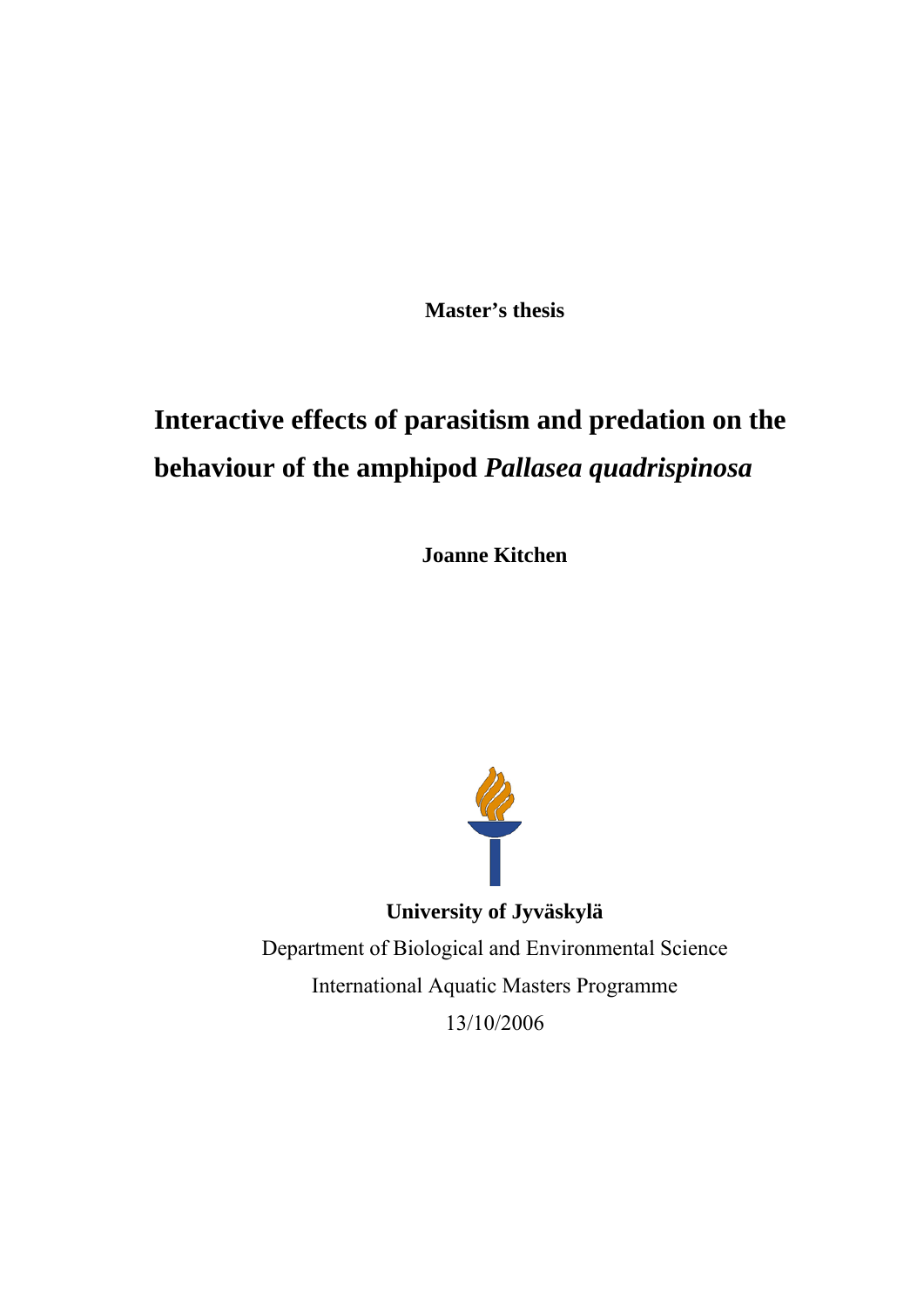University of Jyväskylä, Faculty of Science

Department of Biological and Environmental Science International Aquatic Masters Programme Name: Kitchen Joanne. Title: Interactive effects of parasitism and predation on the behaviour of the amphipod *Pallasea quadrispinosa*

Master's thesis: 27p**.** Supervisors: Daniel Benesh, Katja Pulkkinen, Prof. Tellervo Valtonen Reviewers: Prof. Roger Jones Month Name: October 2006

#### **ABSTRACT**

*Pallasea quadrispinosa* is a glacial relict amphipod. The populations in Lake Pääjärvi, Southern Finland, and a nearby spring in which the amphipods have been separated for some 9000 years were studied. In the spring there are no fish. Hence the aims of the study were to firstly determine whether there is any difference in the behaviour of amphipods from Lake Pääjärvi (exposed to fish predation) and amphipods from the spring which have not previously encountered a predator. Secondly to determine how parasitism affects the behaviour of amphipods from the lake. The study had 3 main hypotheses:

1. In lake water without predator scent, neither the uninfected nor the infected amphipods will hide.

2. In predator-conditioned water, uninfected lake amphipods will hide whereas infected lake amphipods will not hide.

3. Uninfected spring amphipods, which have never met a predator, will not react to the addition of predator-conditioned water.

The results showed that there was no statistically significant difference in antipredatory behaviour between uninfected and infected lake amphipods after the addition of predator-conditioned water, although uninfected amphipods tended to hide more than infected individuals. The marginally significant change in anti-

Keywords: *Echinorhynchus borealis,* Lake Pääjärvi, *Pallasea quadrispinosa,* Parasitism Predation, Spring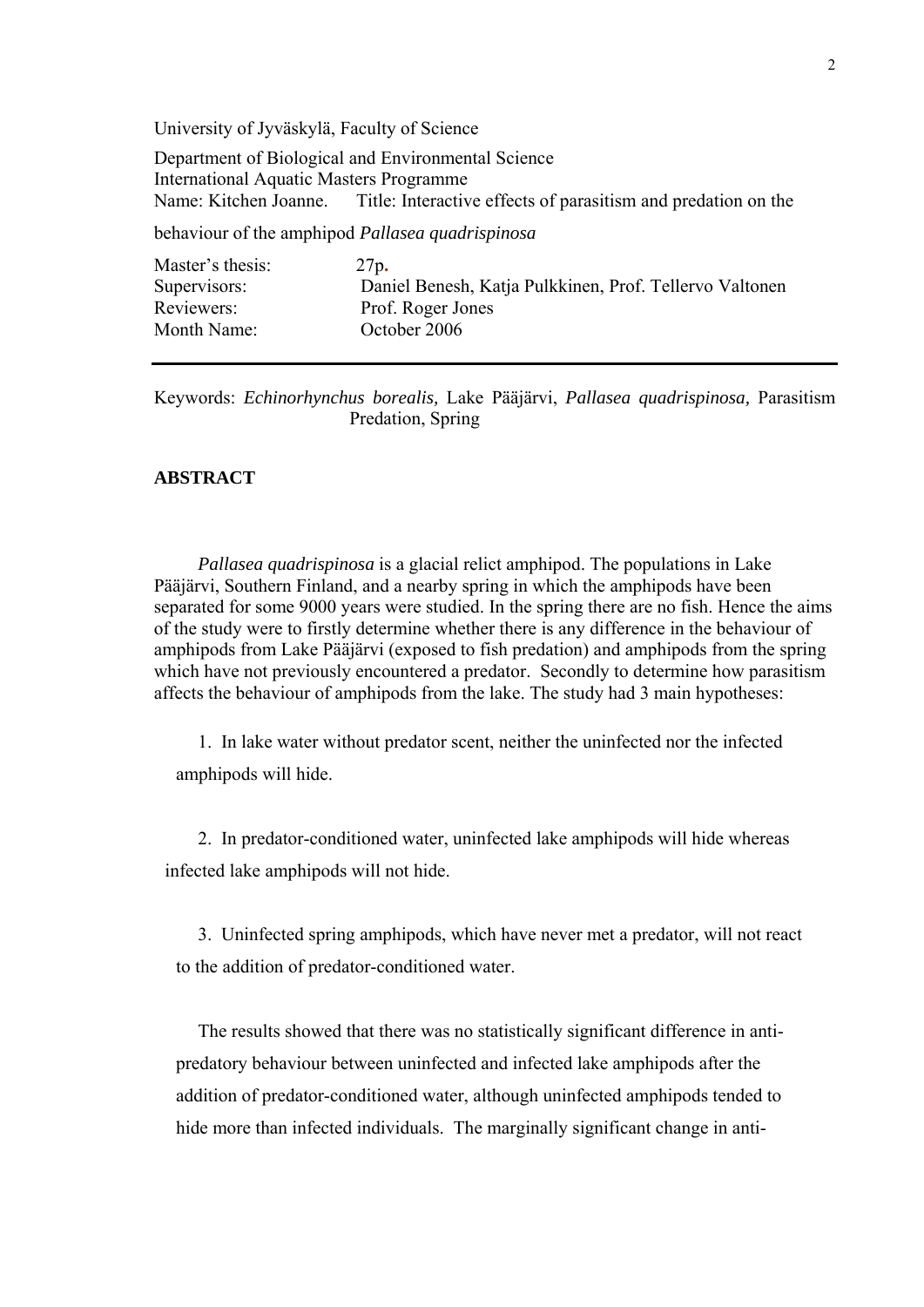predatory behaviour after the addition of predator-conditioned water is consistent with the hypothesis that uninfected lake amphipods would hide.

Furthermore, uninfected amphipods spent less time hidden in lake water than in predator-conditioned lake water. There was no difference in the anti-predatory behaviour of uninfected spring amphipods in lake water and in predator-conditioned lake water. There was a difference in anti-predatory behaviour between spring amphipods in lake water and uninfected amphipods in lake water. Spring amphipods hide more so than uninfected amphipods. This experiment provides further evidence for chemical stimuli being important factors in predator-prey, and host-parasite relationships.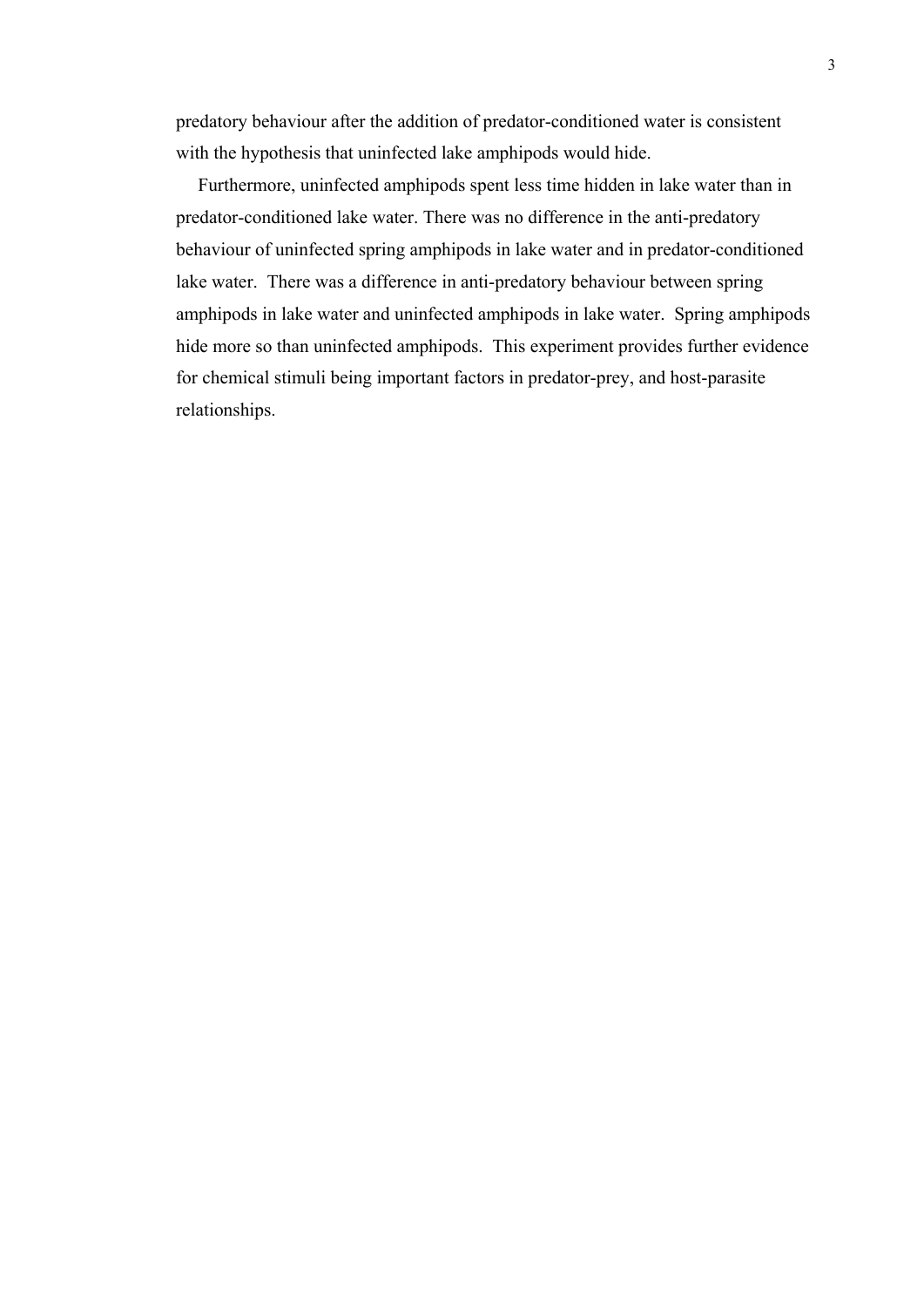Finnish abstract:

JYVÄSKYLÄN YLIOPISTO, Matemaattis-luonnontieteellinen tiedekunta

Bio- ja ympäristötieteiden laitos Kalabiologia ja kalatalous Kitchen Joanne Interactive effects of parasitism and predation on the behaviour

of the amphipod *Pallasea quadrispinosa*

| Pro gradu:     | 27 s                                                    |
|----------------|---------------------------------------------------------|
| Työn ohjaajat: | Daniel Benesh, Katja Pulkkinen, Prof. Tellervo Valtonen |
| Tarkastajat:   | Prof. Roger Jones                                       |
|                | Lokakuu 2006                                            |

Hakusanat: *Echinorhynchus borealis,* Lake Pääjärvi, *Pallasea quadrispinosa,* Parasitism Predation, Spring

# **TIIVISTELMÄ**

Okakatka*, Pallasea quadrispinosa,* on glasiaalisrelikti, jonka Eteläsuomalaisen Pääjärven, sekä läheisen, kalattoman lähteen populaatiot ovat eriytyneet 9000 vuotta sitten. Kokeen tarkoitus oli tutkia, eroavatko kahden populaation yksilöt käyttäytymisessään kahdella tavalla. Ensiksi, eroaako Pääjärven kalasaalistukselle altistettujen yksilöiden käyttäytyminen lähteen saalistukselle altistumattomien yksilöiden käyttäytymisestä. Toiseksi, kuinka loiset vaikuttavat järvipopulaation yksilöiden käyttäytymiseen. Tutkimuksella oli kolme päähypoteesia:

1. Järvipopulaation, saalistukselle altistetut yksilöt reagoivat loisiin pysymällä esillä piiloutumisen sijaan.

2. Saalistajan hajua sisältävässä vedessä ainoastaan ei-loisitut yksilöt piiloutuvat, toisin kuin loisitut yksilöt.

3. Lähdepopulaation ei-loisitut, saalistukselle altistumattomat yksilöt eivät reagoi saalistajan hajuun.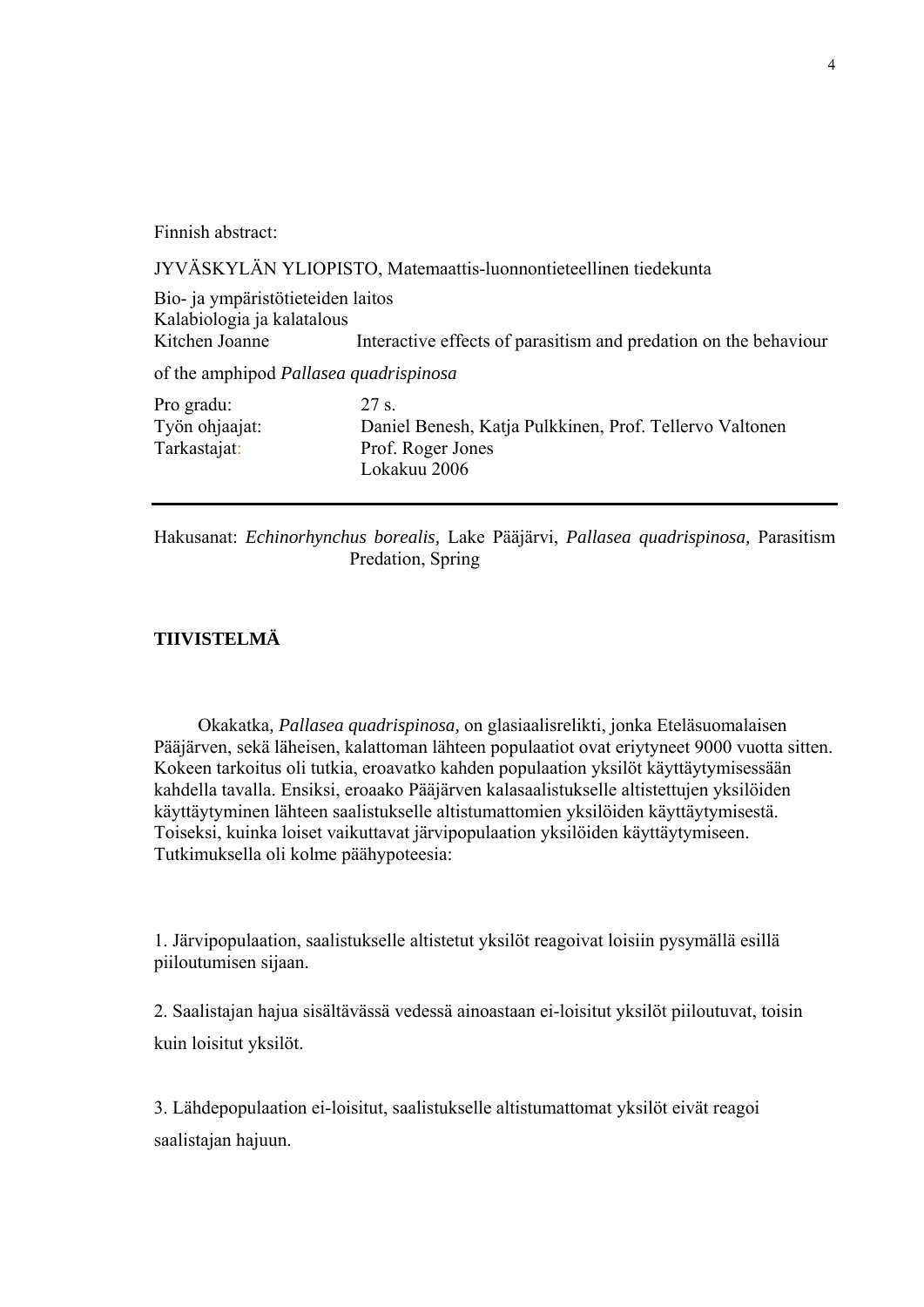Kokeen tulokset osoittavat että yksilöiden reaktio saalistajien hajuun ei merkitsevästi eroa järvipopulaation loisittujen ja ei-loisittujen yksilöiden välillä, vaikkakin eiloisituilla yksilöillä oli taipumus piiloutua useammin kuin loisituilla yksilöillä. Marginaalisesti tilastollisesti merkitsevä muutos loisittujen, järvipopulaation yksilöiden käyttäytymisessä sopii esitettyyn hypoteesiin jonka mukaan ei-loisitut yksilöt piiloutuvat saalistajan hajua sisältävässä vedessä. Ei-loisitut yksilöt myös pysyivät piiloutuneina pidemmän ajan vedessä, jossa oli saalistajan hajua, kuin käsittelemättömässä järvivedessä. Saalistajan haju ei vaikuttanut ei-loisittujen, lähdepopulaation yksilöiden käyttäytymiseen. Lähde –ja järvipopulaatioiden yksilöt reagoivat eri tavalla saalistajan hajuun. Tämä koe tarjoaa lisätodisteita kemiallisten ärsykkeiden tärkeydestä saalis-saalistaja sekä lois-isäntä – suhteissa.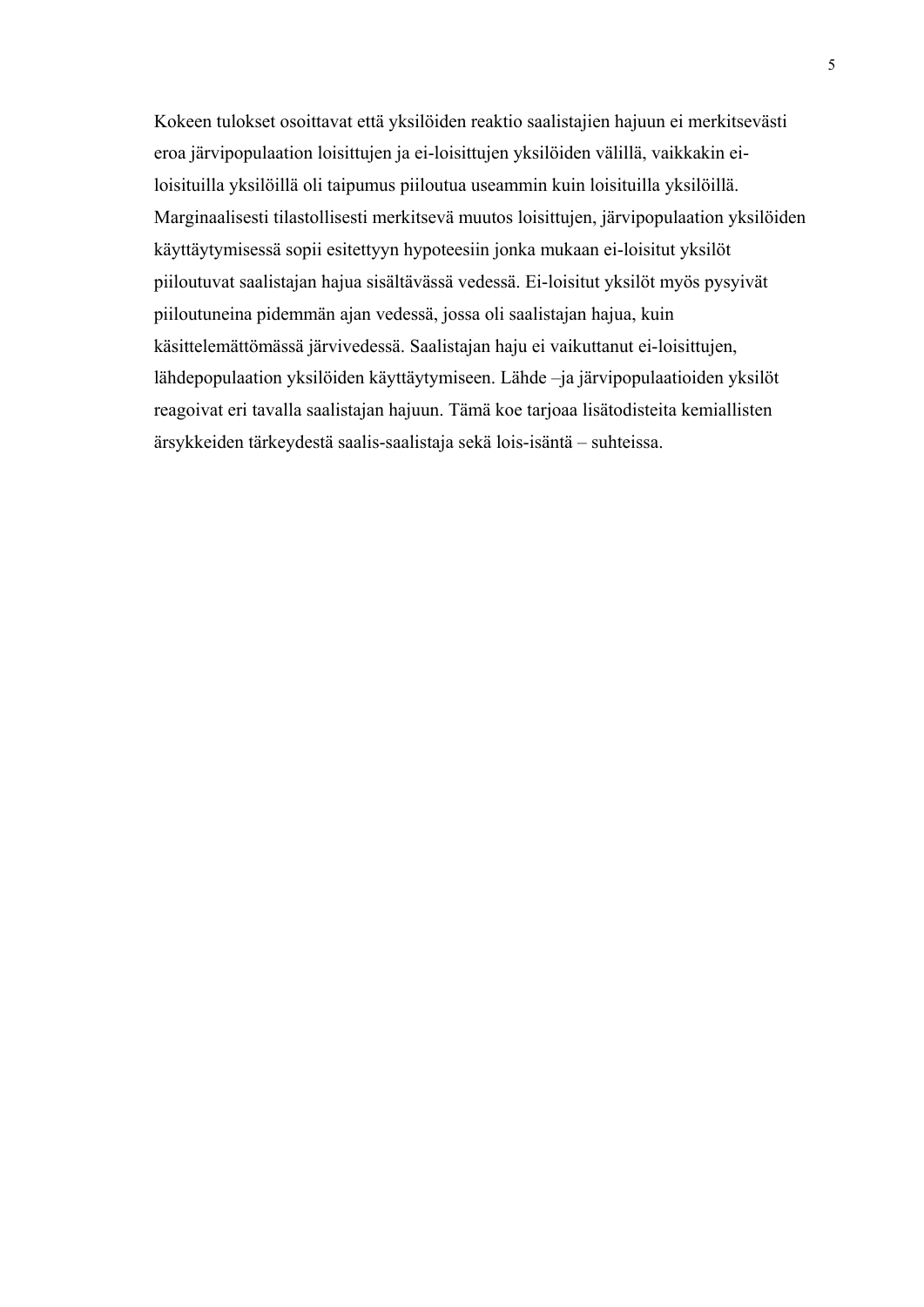# **CONTENTS**

| $\mathbf{1}$ |                                                            | 7 <sup>7</sup> |
|--------------|------------------------------------------------------------|----------------|
| 2.           |                                                            | 10             |
|              |                                                            | 10             |
|              |                                                            | 10             |
|              |                                                            | 10             |
|              |                                                            | 12             |
|              |                                                            | 13             |
|              |                                                            | 14             |
|              |                                                            | 14             |
|              | 2.6.2 Differences and proportions of amphipod behaviour 15 |                |

| 3. |                                                                       | 15 |
|----|-----------------------------------------------------------------------|----|
|    |                                                                       | 15 |
|    | 3.1.2 Comparing the changes in the behaviour of P. quadrispinosa $16$ |    |
|    |                                                                       |    |

| 4. |  |
|----|--|
|    |  |
|    |  |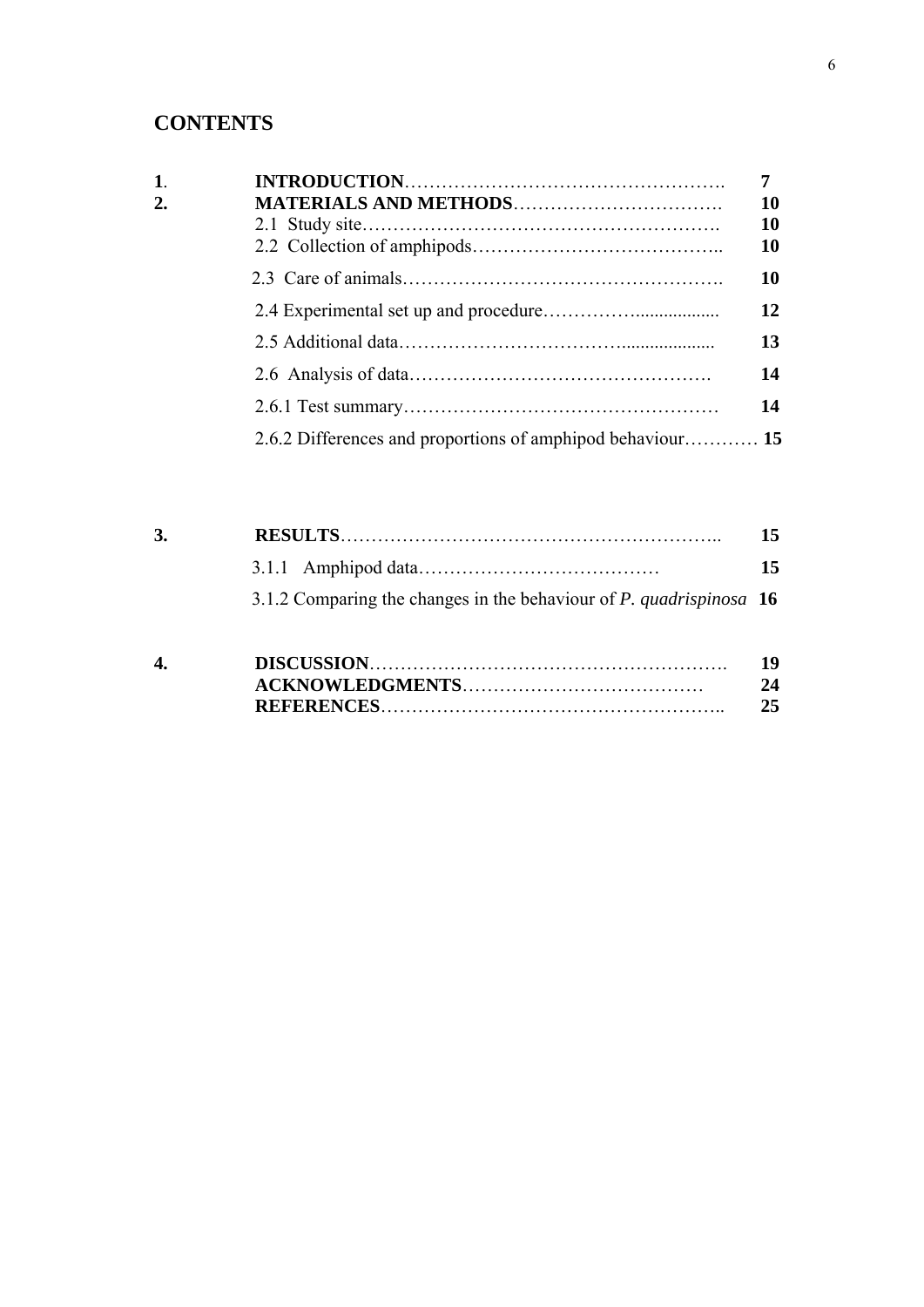# **1. INTRODUCTION**

Predation imposes selection pressures upon organisms, forcing them to develop adaptations to minimise the risks from predation. It is costly to the prey to be predated upon, not just in terms of being eaten but also the energetic costs involved in predator avoidance behaviour, such as hiding. (Lafferty and Morris, 1996).

Parasites are able to alter predatory relationships. Poulin et al (1992) found that the copepod intermediate host when infected by the cestode *Eubothrium salvelini* is more susceptible to fish predation Barnard and Behkner (1990) demonstrated that the behaviour of parasitised animals differed from that of uninfected animals by manipulating the host decision making directly in the form of altered behaviour. Alternatively, the parasite may influence the host indirectly by changing oxygen consumption rates and activity for example. Bethel and Holmes were amongst the first to properly clarify altered behaviour, especially in acanthocephalans (Bethel and Holmes, 1973 Bethel and Holmes, 1974; Bethel and Holmes, 1977). In these papers, Bethel and Holmes reported the response of amphipods to light when infected by acanthocephalan worms and showed that altered behaviour did indeed occur. The behaviour of the amphipods that Bethel and Holmes studied was altered from being strongly photophobic to photophililc in infected amphipods. Increased sensitivity to disturbance and clinging behaviour was also noted. Moore (1983) studied the parasite *Plagiorhynchus cylindraceus* in its intermediate host *Armidillum vulgare* and predation by its definitive host, the starling. Infected *A. vulgare* were found in areas of less humidity, on light coloured substrate and in unsheltered areas. This altered behaviour may increase the predation pressure.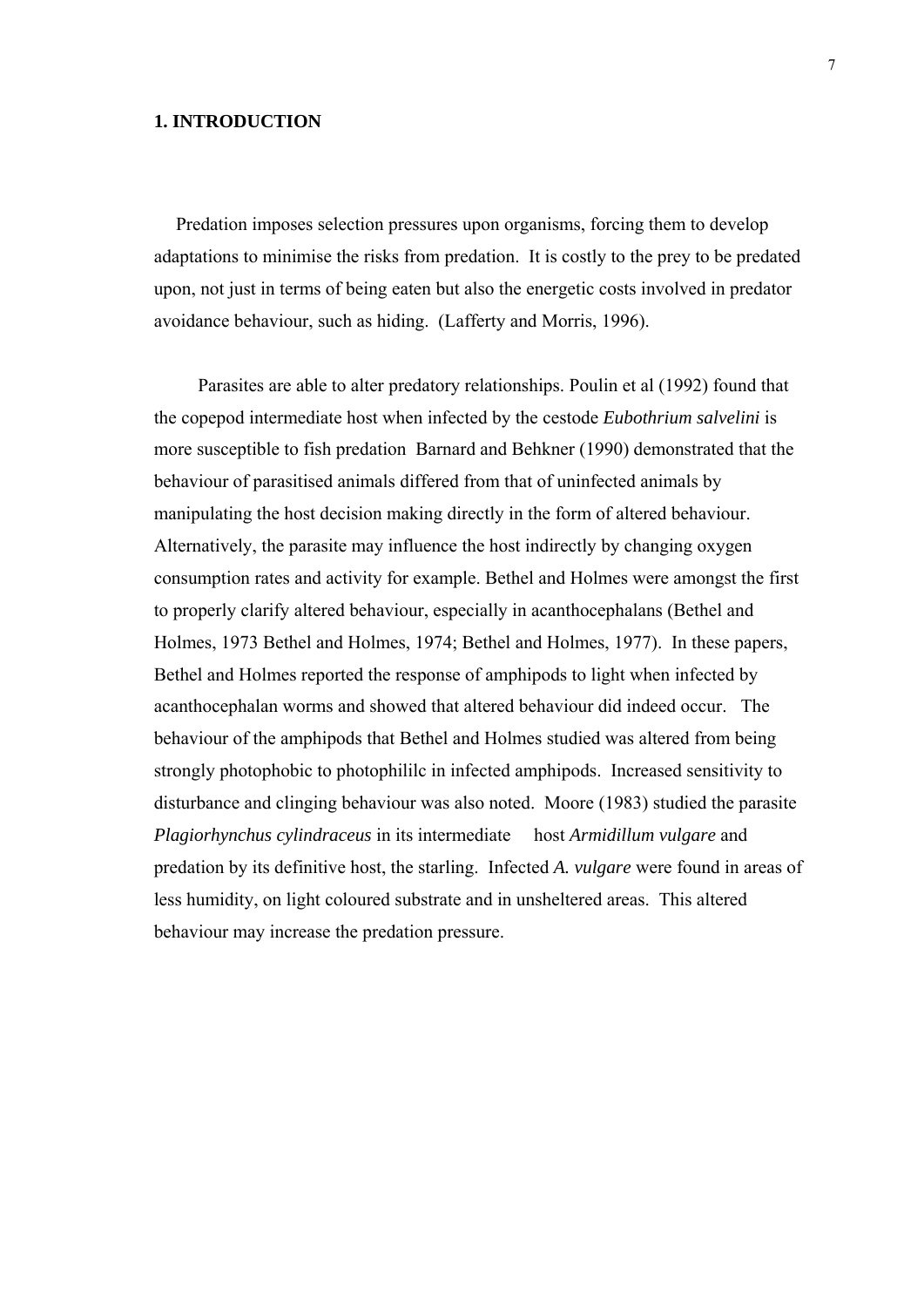By inducing altered behaviour in their intermediate hosts, parasites are able to increase their probability of transmission. Lafferty and Morris (1996) noted that transmission depends on predation and they suggested that parasites are able to alter host behaviour and thereby increase the susceptibility of the intermediate hosts to predation by final hosts. There were three main lines of evidence to support this. Hosts infected by transmissible stages of parasites often behave differently in laboratory conditions. They are also more readily eaten by predators than unparasitised hosts. Finally, they are taken more frequently than expected in the wild. Lafferty and Morris (1996) concluded that even though a parasite may cause only a small change in behaviour, this could lead to a large increase in predation. There are many different strategies that parasites employ to ensure transmission success. For example, Seppälä et al - 2004, 2005 (a), 2005 (b) found that eye flukes forming cataracts on the eyes of fish hosts increased susceptibility to predation and therefore transmission.

 Acanthocephalans often infect amphipods as their intermediate host. Transmission of the parasite is through ingestion of the intermediate host by a predator. The parasite will grow and reproduce in its final host before releasing eggs in the host faeces. *Pallasea quadrispinosa* is a glacial relict amphipod. The species is found in both Lake Pääjärvi and in a nearby spring in which these two populations having been separated from some 9000 years since the last ice age. *P.quadrispinosa*  in Lake Pääjärvi are not only preyed upon but are also prone to infection by the acanthocephalan parasite *Echinorhynchus borealis.* Spring amphipods, however, have not been exposed to predation or parasitism. Hence separation of these amphipods may have led to different behaviours when responding to predation. Therefore it could be predicted that spring amphipods will be unable to detect the chemical stimuli produced by predators and therefore will be more prone to predation. Lake amphipods, however, would be more likely to escape in response to the predatory stimuli. When a predator is not present, there will be no difference in the behaviour between parasitised and unparasitised amphipods simply because there are no chemical cues from the predator.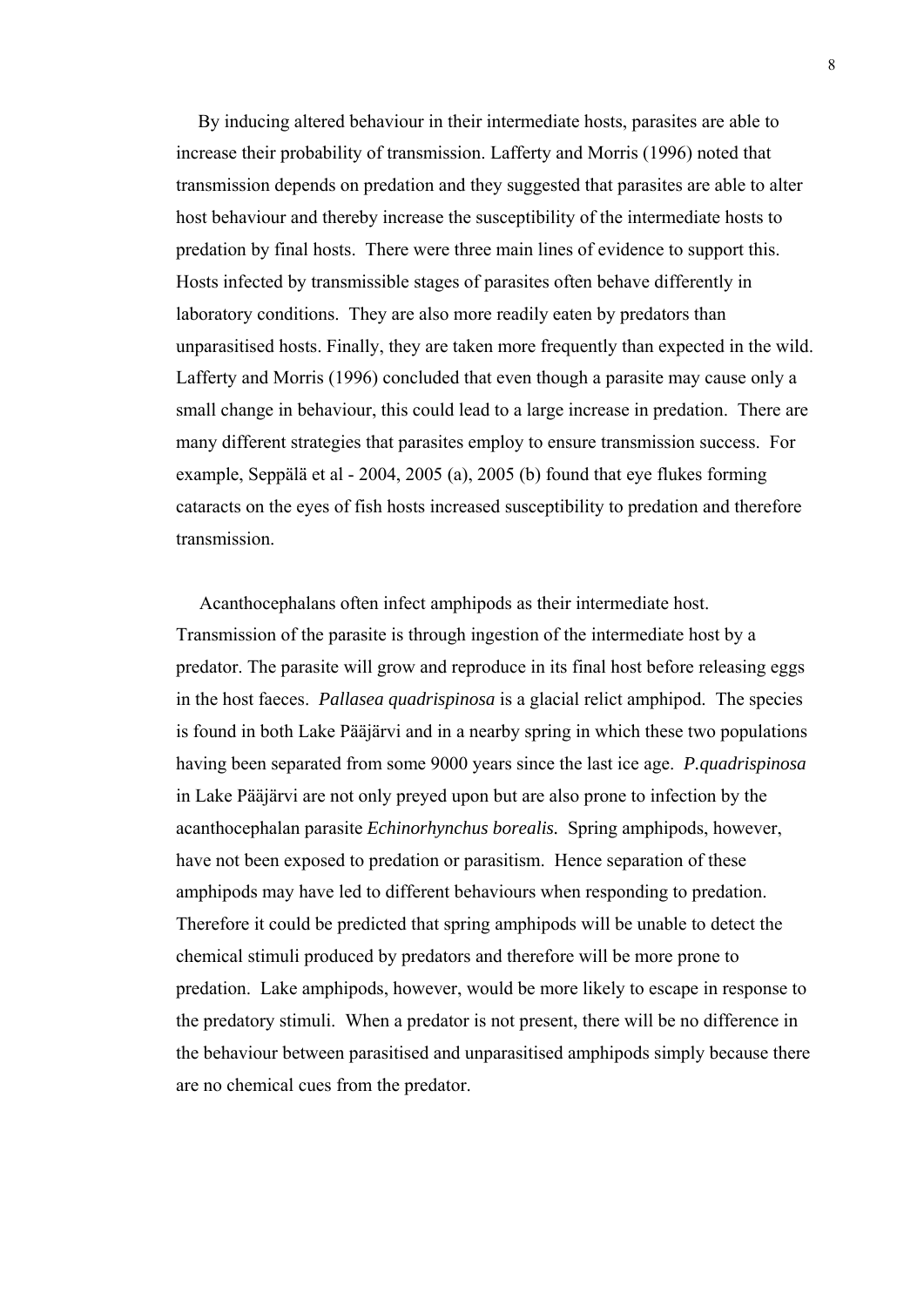However, if the parasite induces altered behaviour in the amphipod to increase probability of transmission, when a predator was present, the chemical signal it presents in the water would induce the amphipods to behave in their individual ways: uninfected amphipods would tend to hide and infected amphipods would be less likely to hide and then be preyed upon.

Three main hypotheses were addressed in this study:

1. In lake water without a predator scent, neither the uninfected nor infected amphipods will hide

2. In predator conditioned water, uninfected lake amphipods will hide whereas infected lake amphipods will not hide.

3. Uninfected spring amphipods which have never encountered a predator will not react to the addition of predator-conditioned water.

The first aim of this study was to determine whether there was any difference in the behaviour of amphipods from Lake Pääjärvi infected with an acanthocephalan and those not infected, when exposed to predation. A second aim was to determine if there is a difference in the behaviour of amphipods from Lake Pääjärvi (previously exposed to fish predation) and spring amphipods (not previously exposed to fish predation) when predation pressure is simulated by conditioning the water with predator (fish) scent.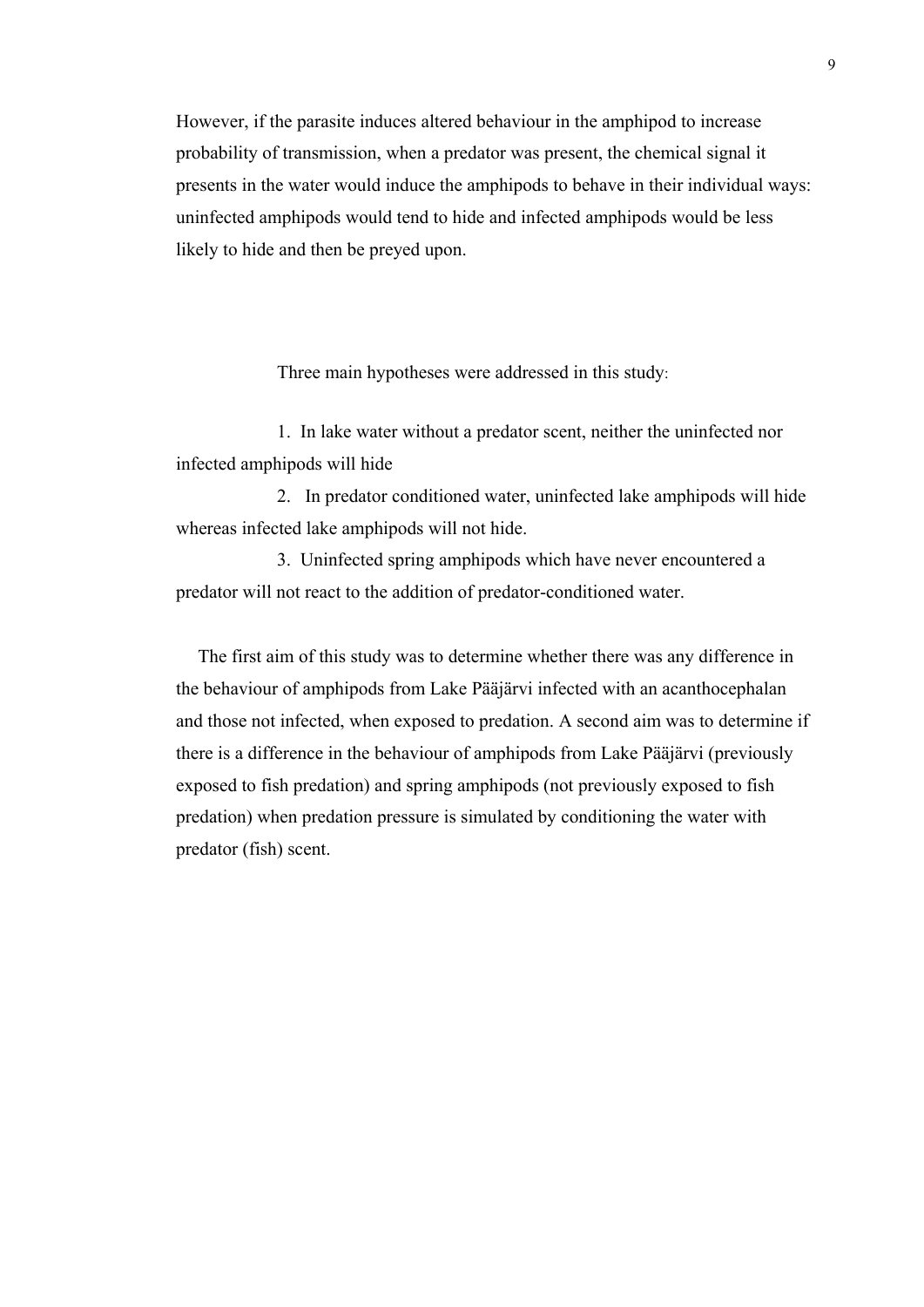### **2. MATERIAL AND METHODS**

#### **2.1. Study site**

Lake Pääjärvi (64° 04´N, 25° 05´E) is a large oligotrophic lake in southern Finland approximately 10 km by 3.8 km with several outlets and a maximum depth of 87 m (Ruuhijärvi, 1974 and Ilmavirta and Kotimaa , 1974). The spring (61° 00´29´´ N, 25°11´49´´ E) is located approximately 5.5 km southeast from the nearest shoreline of Lake Pääjärvi. It is approximately  $8x5 \text{ m}^2$  though the depth and other features of the spring have been little studied. (K.Salonen- personal communication).

#### **2.2 Collection of amphipods**

Samples of *Pallasea quadrispinosa* were collected from Lake Pääjärvi and the nearby spring on 7 November 2005. The amphipods were brought to the University of Jyväskylä on 8 November and the following day amphipods were placed into tanks with 20 to 30 individuals in each tank. There were 2 tanks containing spring amphipods and 3 tanks containing lake amphipods.

# **2.3 Care of animals**

#### **2.3.1 Amphipods**

Amphipods from Lake Pääjärvi were kept in tanks containing lake water from Lake Pääjärvi and spring amphipods were kept in water from the spring from which they originated. The temperature in the cold room was maintained at 6°C. After 2 days, the amphipods were taken to a warmer room to acclimate at 10°C for another 2 days and then to the laboratory where the experiments were to take place. The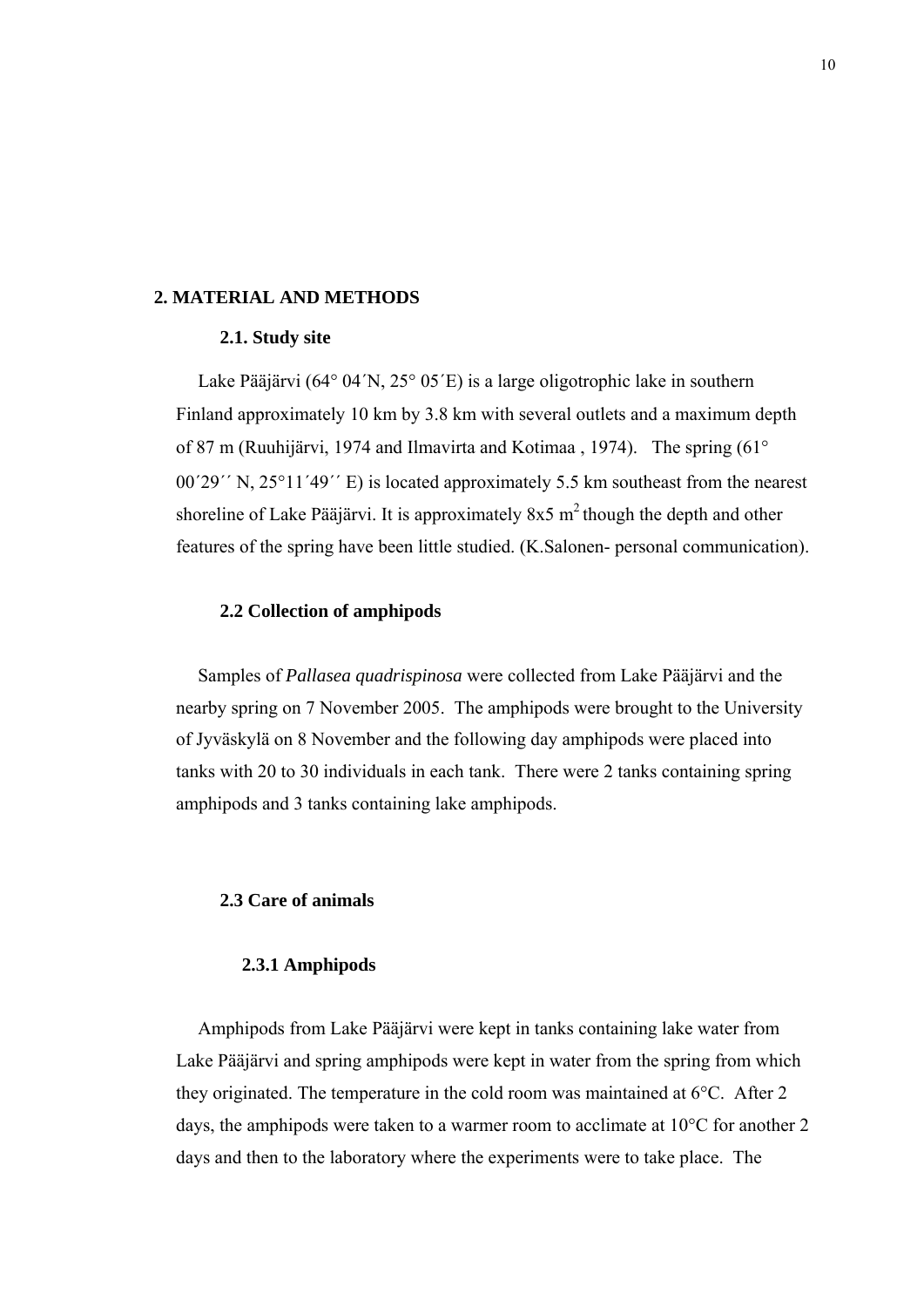temperature in the laboratory started at 12°C and increased to 15°C and the amphipods were left to acclimate for 3 days. The room remained at  $15 \pm 1^{\circ}$ C throughout the experimental period. Acclimation of amphipods is essential as with any other experiments that involve altering temperatures and habitats. *P.quadrispinosa* are known to live in cold deep areas of lakes or springs so it was essential to gradually increase the temperature for the animals to be able to acclimate to the laboratory.

Each tank was aerated using two mouse air pumps (model m-106) connected by lengths of plastic tubing. The water was changed almost weekly, with lake water collected from Jyväsjärvi. Amphipods were fed 2 to 3 times a week with frozen chironomids (Ruto Frozen fish food B.V *Chironomus rosso*). . It was initially observed that if only whole chironomids were provided, larger amphipods consumed them, leaving smaller animals with little or no food available. Therefore small blocks of approximately 3 cm by 3 cm of frozen chironomids were cut into a variety of sizes to ensure that even small amphipods would be able to feed. The same amount of chironomids was replaced when the previous blocks were consumed. If they were not eaten, they were removed to avoid contaminating the water.

#### **2.3.2 Burbot (***Lota lota)*

Three burbot were kept in a large tank with a variety of rocks available for hiding. The tank was aerated using 2 mouse air pumps (Model m-106) connected to 5 tubes with an aeration stone attached to the end. The water flowing through the tank was constant as there was an outlet tube at the base of the tank to be used in future experiments which constantly flowed through the tank. Burbot were fed perch (*Perca fluviatilis*) 2 to 3 times a week which was frozen, thawed and cut into 3 pieces for each burbot. Burbot generally consumed the perch within 24 hours but if there were pieces remaining they were removed to avoid contaminating the water. Tanks were cleaned of excess food and waste regularly.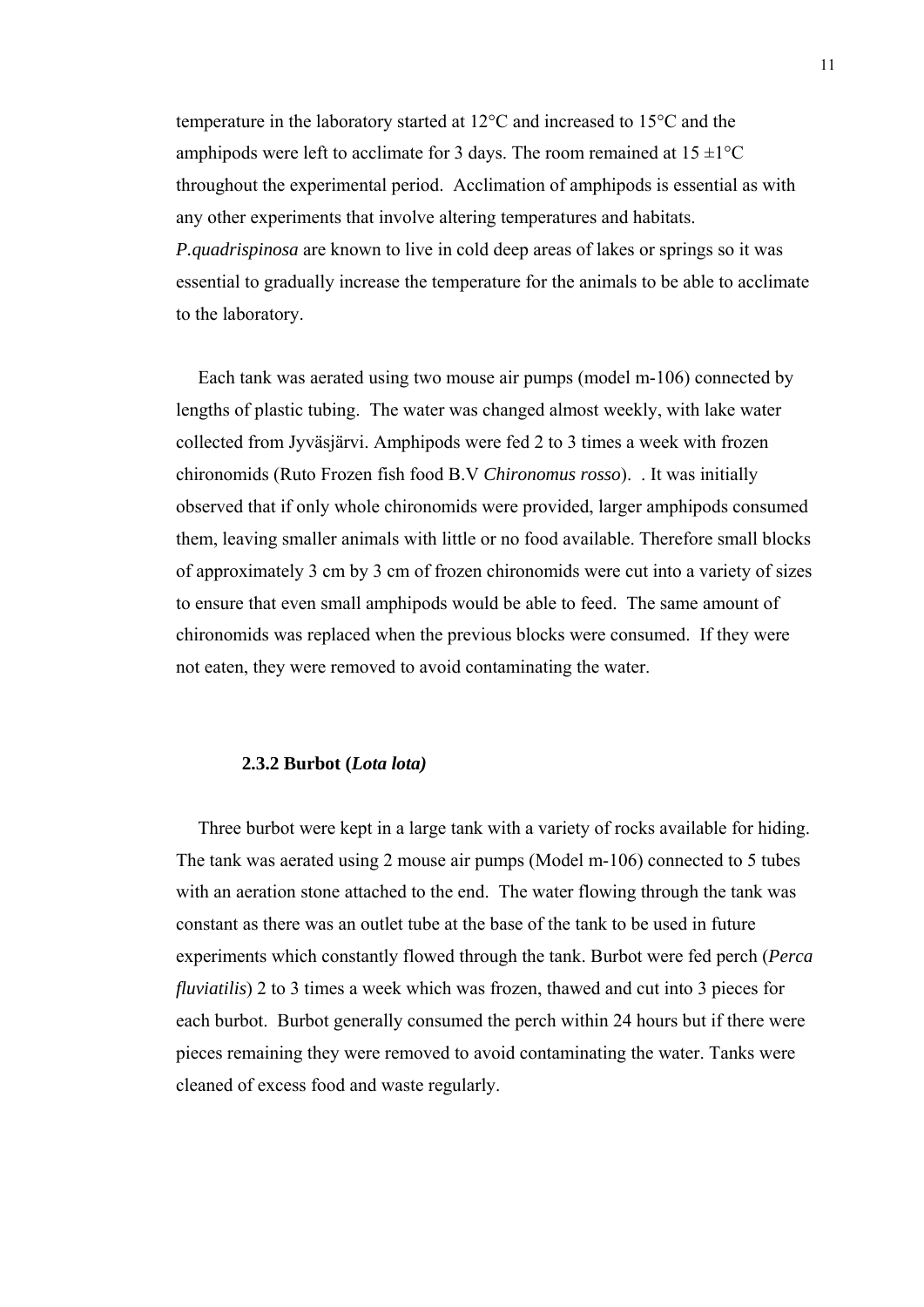#### **2.3.3 Roach (***Rutilus rutilus***)**

Eleven roach were kept in a similar tank arrangement to that of burbot (see section 2.3.2) and were cared for in a similar manner. Roach were fed chironomids (Ruto Frozen fish food B.V *Chironomus rosso*). A block of frozen chironomids approximately 5 cm by 5 cm was thawed and placed into the tank. Roach usually consumed the chironomids within 24 hours and again any waste was removed regularly. Roach were fed 2 to 3 times a week at the same time as burbot.

#### **2.4 Experimental set up and procedure**

Experiments took place in the University of Jyväskylä from 22.11.2005 to 15.12.2005. The evening prior to the experiment, 12 amphipods were randomly chosen by stirring the water and picking amphipods from the 3 spring water tanks and 2 lake water tanks using a small net. Six amphipods were taken from the 3 spring water tanks (2 amphipods from each tank) and 6 amphipods were taken from the 2 lake water tanks (3 amphipods from each tank). Different nets were used for the spring and lake water.

The chosen amphipods were placed in 12 small, non-aerated plastic containers and fed one chironomid each. This step was to reduce any foraging or hunger behaviour during the experiment. The burbot and roach tanks were cleaned and the amphipods were left overnight. The next day, to prepare for the experiment, the water flow in the burbot and roach tanks was turned off 1 hour before the experiment was to begin. This allowed the burbot and roach water to condition, i.e. the predatory scent to accumulate in the water so the amphipods would be able to detect the chemical stimulus. After one hour of conditioning, the lights were switched off and only red light was used. Amphipods tend to inhabit dark areas in the absence of red light, so they should be relatively unresponsive to light at this wavelength. Each of the 12 amphipods were placed individually into small glass tanks containing 1,2L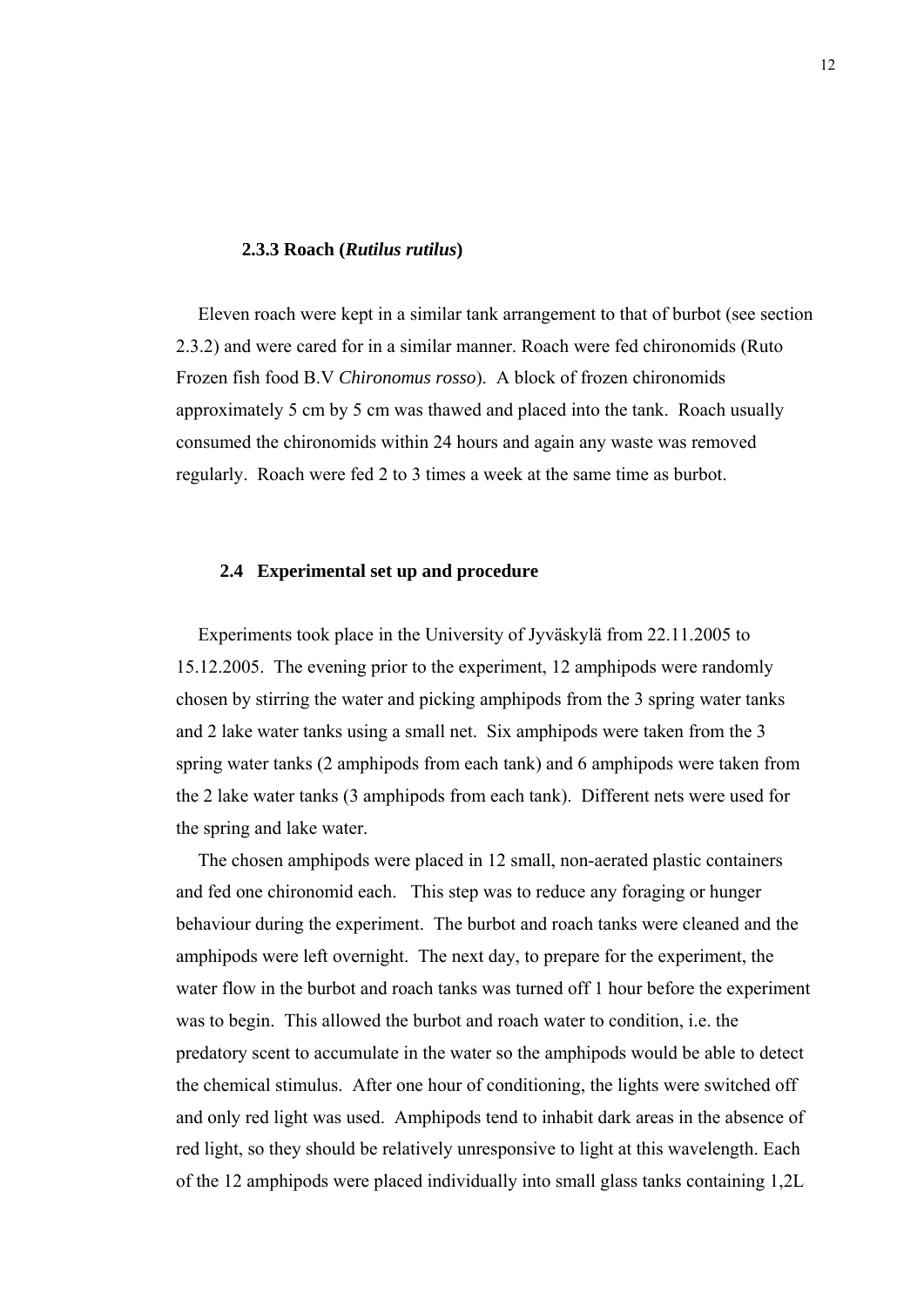water from Lake Jyväsjärvi. There was also a small shelter made from black plastic in each tank with 2 nails screwed in to each of the corners which provided a triangular hiding space with an entrance gape of approximately 5mm. A small pebble was placed on top of the shelter to prevent it floating.

When the 12 amphipods were all in the tanks, they were allowed to acclimate in lake water for 10 minutes. After the acclimation time, the behaviour of each amphipod was observed simultaneously every 5 minutes for 1 hour, corresponding to 13 recordings per amphipod per experiment. Behaviour that was recorded was defined as the individual amphipod being either exposed in the water column (recorded as 'E') or under the shelter (recorded as 'U') From the 13 recordings, the response variable was defined as the proportion of time the amphipods spent exposed ('E') in the water column. In total, there were 12 amphipods per trial, and trials were repeated on 9 days. Five-hundred ml of predator conditioned water was added according to the treatments assigned to the individual amphipods and these amphipods were allowed 10 minutes to acclimate. The amphipods were again observed every 5 minutes for 1 hour, corresponding to another 13 recordings per amphipod. Again, the behaviour was defined as the amphipod being either exposed in the water column ('E') or under the shelter ('U'). The amphipods were removed from their individual tanks and placed on petri dishes where they were straightened and measured from the rostrum to the end of the  $11<sup>th</sup>$  segment. Each amphipod was dissected by removing the head and removing each segment of the amphipod. Any acanthocephalans found were removed, placed into crustacean saline, labeled and refrigerated. Prevalence (%) was also studied and was defined as the percentage of infected amphipods from the total number of amphipods studied.

#### **2.4 Additional data**

Some data were also collected from Lake Leppävesi, an oligotrophic lake which is situated about 20 km from Jyväskylä with a maximum depth of 40 m. Amphipods were collected and sampled in the same way as in Lake Pääjärvi. Therefore the data and experiments are comparable. (Benesh. personal comm).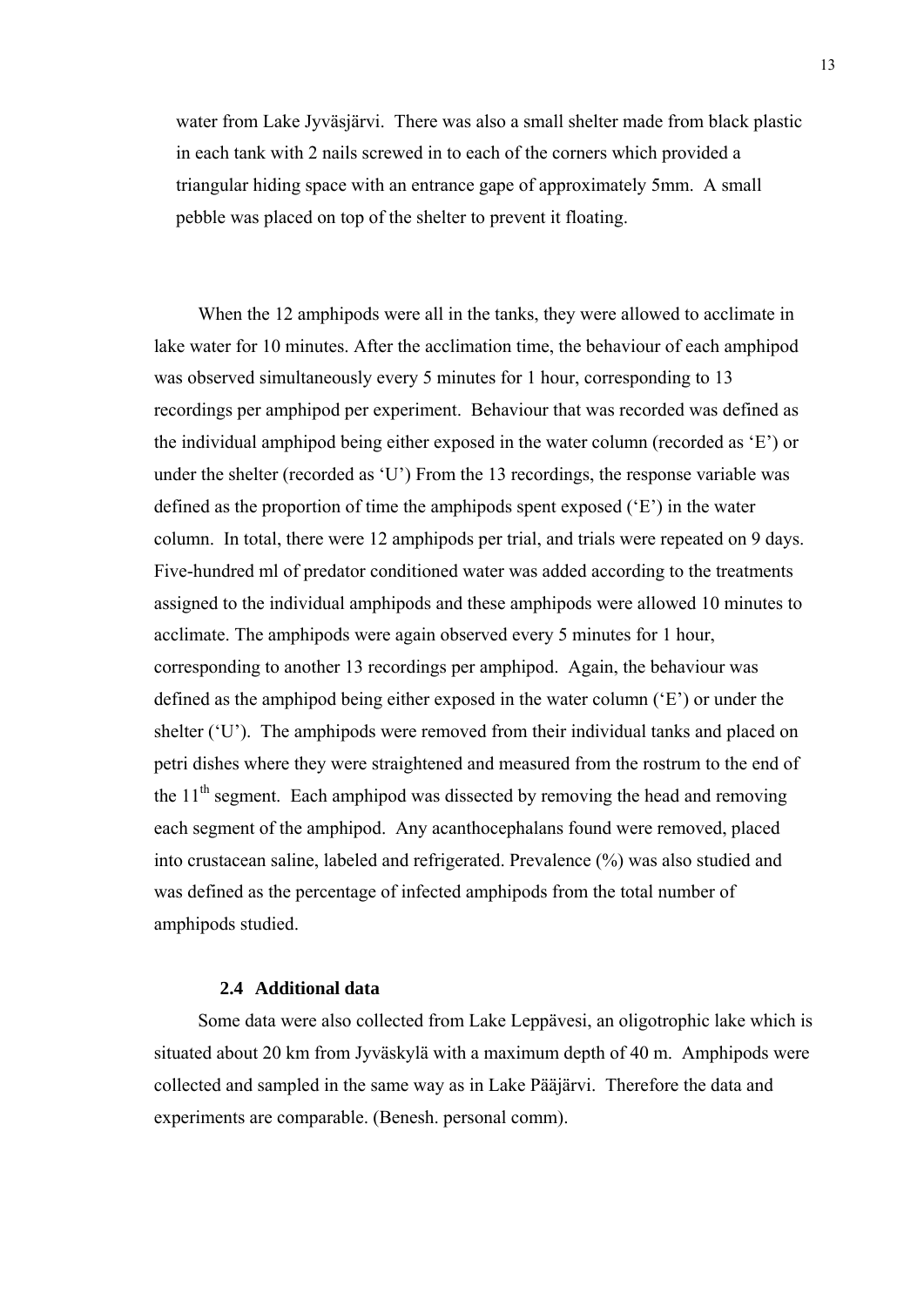# **2.6 Analysis of data**

#### **2.6.1 Test summary**

<span id="page-13-0"></span>l

Data were analysed using SPSS program. The total number of amphipods used in the analysis included my own data and data from previous experiments (Benesh, unpublished data) N=154.

| Treatments         |                          |            |                         |
|--------------------|--------------------------|------------|-------------------------|
| Source of amphipod | Addition of              | Infection  | Number of               |
|                    | water                    | status     | replicates <sup>1</sup> |
| Lake               | Lake                     | Infected   | $60_a$                  |
| Lake               | Lake                     | Infected   | 51 <sub>b</sub>         |
| Lake               | Predator-<br>conditioned | Uninfected | $60_a$                  |
| Lake               | Predator-<br>conditioned | Uninfected | 51 <sub>b</sub>         |
| Spring             | Lake                     | Uninfected | 43 <sub>c</sub>         |
| Spring             | Predator-<br>conditioned | Uninfected | 43 <sub>c</sub>         |

Table 1. The 6 main treatments allocated to *Pallasea quadrispinosa* 

<sup>1</sup> Groups with the same letter are dependent of each other. They were compared using Sign test. All other independent comparisons used 2 sample Kolmogrov-Smirnov test

Table 1 shows the main treatments assigned to amphipods. Treatments were divided into the source of the amphipods, defined as either lake amphipods or spring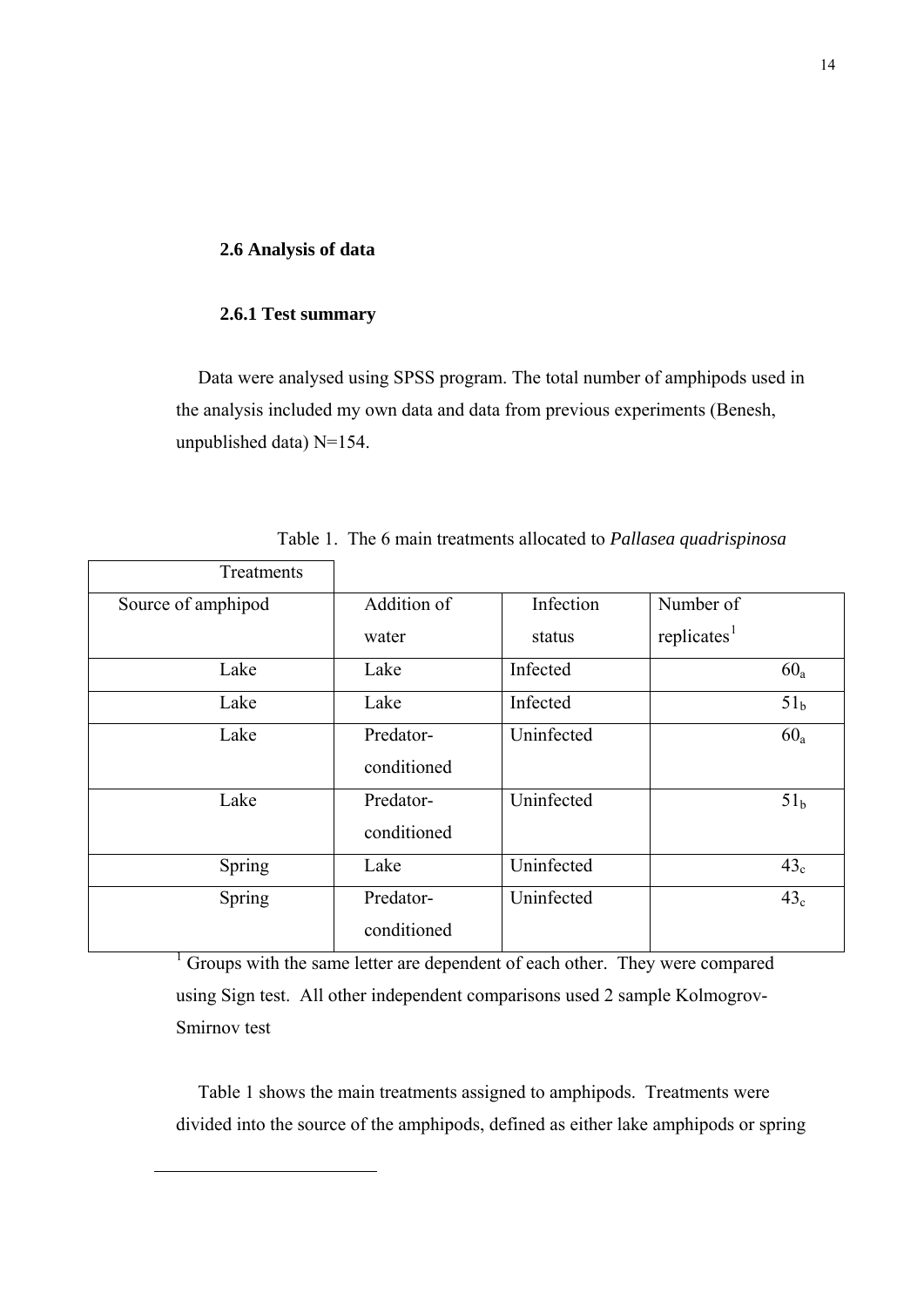amphipods. The lake amphipods were further subdivided by the addition of lake water and predator-conditioned water. They were then separated by their infection status (uninfected and infected), leaving 4 treatments for lake amphipods. The spring source of amphipods was separated by the addition of either lake water or predatorconditioned water and the infection statuses of the spring source of amphipods were both uninfected. This left 2 treatments for the amphipods from the spring therefore resulting in a total of 6 treatments.

#### **2.6.2 Differences and proportions of amphipod behaviour**

To determine whether there was a change in behaviour induced by the presence of predator-conditioned water, the number of times each individual amphipod was exposed in lake water was subtracted from the number of times the same amphipod was expose predator conditioned water. Statistical tests were based on the treatments listed in table 1.

#### **3. RESULTS**

#### **3.1 Amphipod data**

A total of 154 amphipods were used in the data. Prevalence of infection was 56%, and just over half of *P.quadrispinosa* were infected with 1 or more parasites at a mean intensity of 1.67. The mean length of lake amphipods was 14. 85±3.47 mm SD whereas spring amphipods tended to be smaller, measuring 11.89±2.90 mm SD. *Echinorhynchus borealis* were mostly cystacanth stages and the majority of amphipods were infected by only 1 E.*borealis*. In rare instances, there were multiple infections, and the maximum number of parasites found in a single amphipod was 9. Many of the amphipods from Lake Pääjärvi were found to have varying degrees of protozoan infestations on the carapace and swimming appendages. Also, several female spring amphipods were found to be carrying eggs. There were several differences in the behaviour of lake amphipods and spring amphipods. Lake amphipods tended to be more active during the experiments and were more likely to dart in and out of the shelter in an erratic manner. Spring amphipods, however, tended to remain on the bottom of the tank and were less active.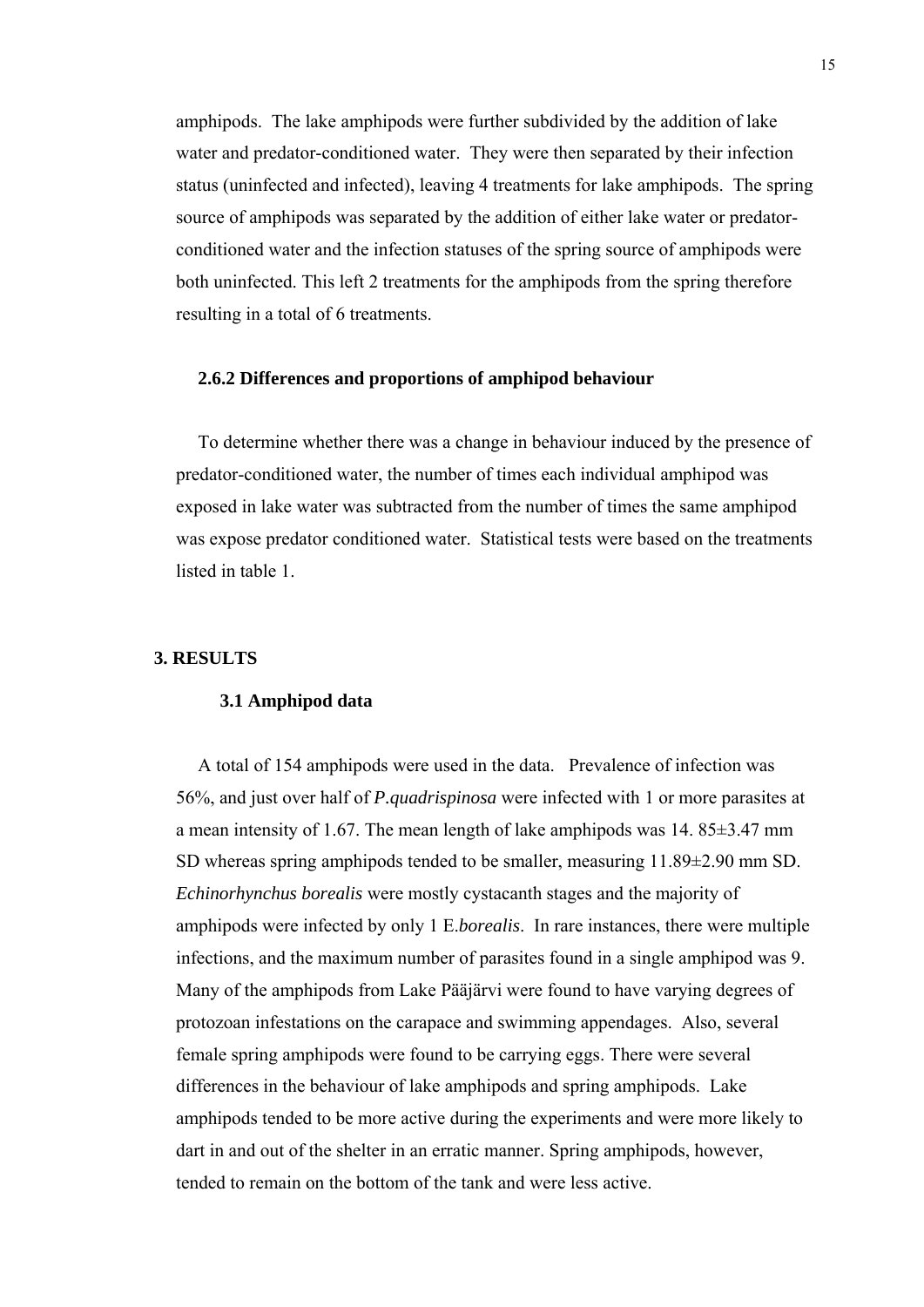# **3.1.1 Comparing the changes in behaviour of** *P. quadrispinosa*

Treatments were as designated in the materials and methods (See section 2.4) and provided 7 possible comparisons. The hiding behaviour of the amphipods in the different treatments is illustrated graphically (figs 1-3) in which the proportions in the histograms reflect time spent exposed on a scale from hidden throughout the observation period (proportion =0.00) or exposed during the entire experiment (proportion  $= 1.00$ ). As there were 7 comparisons and the conventional significance level is set at 0.05, Bonferroni adjustment was used to determine the significance value in these analyses to be  $p \le 0.007$  in order to avoid type 1 error.



.

Fig 1: The hiding behaviour of uninfected (a) Mean = 0.78, Std. Dev. =0.34, N = 60 and infected (b) *Pallasea quadrispinosa* from the lake in normal lake water (not predator-conditioned) Mean = 0.72, Std. Dev. = 0.42,  $N = 51$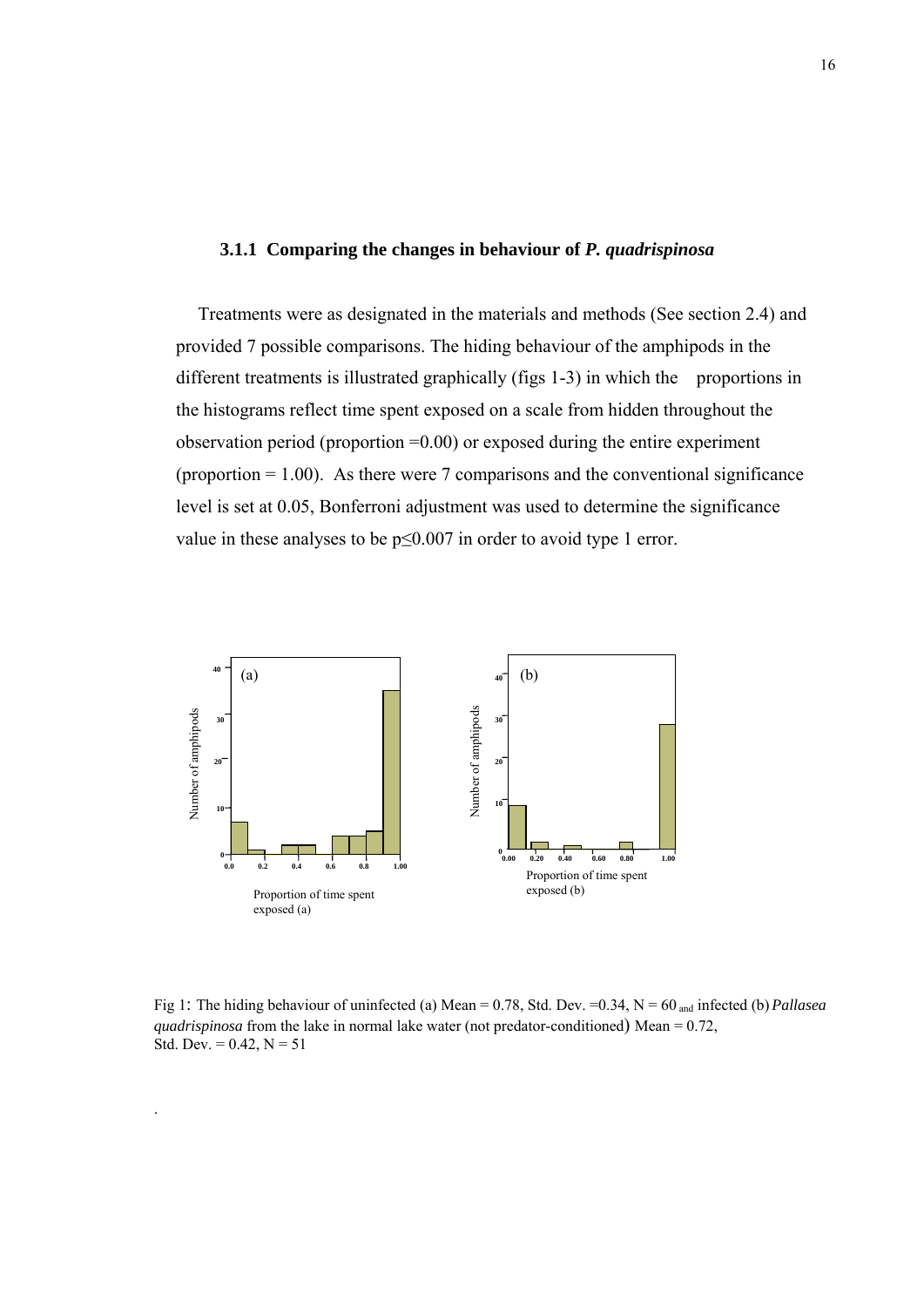Uninfected lake amphipods in lake water (Fig 1a) did not differ significantly, (Kolmogrov Smirnov,  $Z = 0.741$ , p=0.642). Also the means $\pm$ SD of uninfected and infected amphipods were similar which also shows that they did not significantly alter their behaviour in lake water.



Fig 2: The hiding behaviour of uninfected (a) Mean = 0.39, Std. Dev. = 0.41 N = 60, and infected (b) *Pallasea quadrispinosa* from the lake in predator- conditioned water. Mean = 0.5, Std. Dev. =  $0.40$ , N =  $51$ .

Uninfected and infected lake amphipods did not differ significantly from each other after the addition of predator conditioned water (Kolmogrov Smirnov test  $Z =$ 1.632 p= 0.010) although the level of non significance was marginal. It may be argued that as the Bonferronni correction method is so conservative there may in fact be a significant difference which is not shown in this case. Uninfected amphipods (Fig 2a) clearly hid more than infected amphipods (Fig 2b). Therefore *E.borealis* may have some effect on the behaviour of amphipods in predator conditioned water but the effect cannot be deemed statistically significant.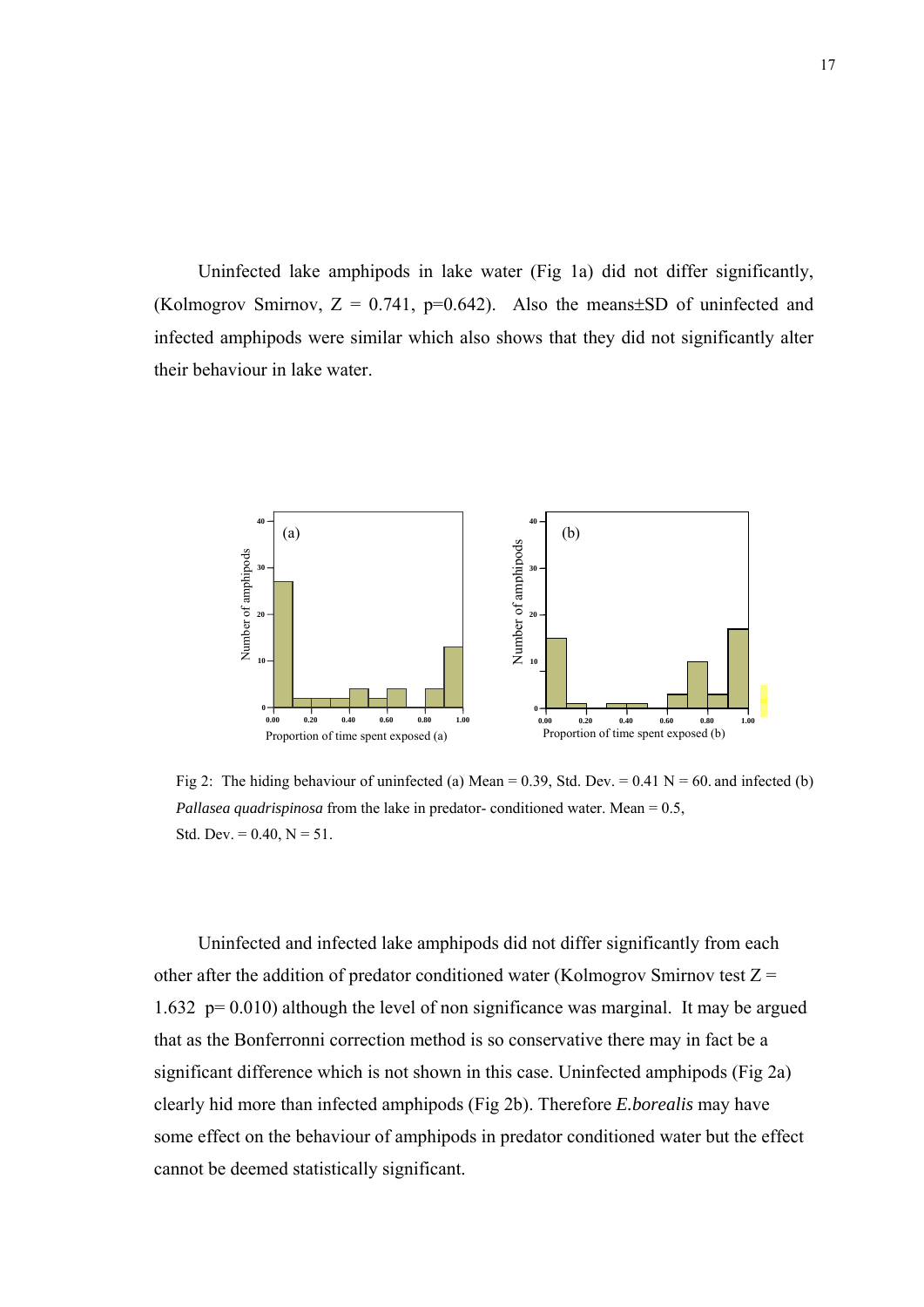

Fig 3: The hiding behaviour of *Pallasea quadrispinosa* from the spring in lake water (a)Mean = 0.97 Std. Dev. =  $0.05$ , N = 43 and predator-conditioned water (b) Mean = 0.79, Std. Dev. =  $0.31$ , N=43.

Uninfected spring amphipods before and after the addition of predator conditioned water did not differ significantly (Sign test  $Z - 2.550$  p= 0.010). The greatest proportion of the spring amphipods in lake water were exposed (proportion  $=0.60 - 1.00$ ). After the addition of predator conditioned water (Fig 3b), the proportion of amphipods showing exposed behaviour was similar to that in Fig 3a showing that there is little difference in behaviour.

There was a highly significant difference between uninfected amphipods in lake water (Fig 1a) and uninfected amphipods in predator conditioned water(Fig 2a) Sign test Z -5.367 p=  $\leq$  0.001. There was a pronounced shift in behaviour in Fig 1a showing that a large proportion of uninfected amphipods in lake water were exposed (proportion =1.00). However, uninfected amphipods in predator conditioned water (Fig 2a) showed an opposite trend in behaviour with a higher proportion of amphipods hiding. Furthermore there was a difference in means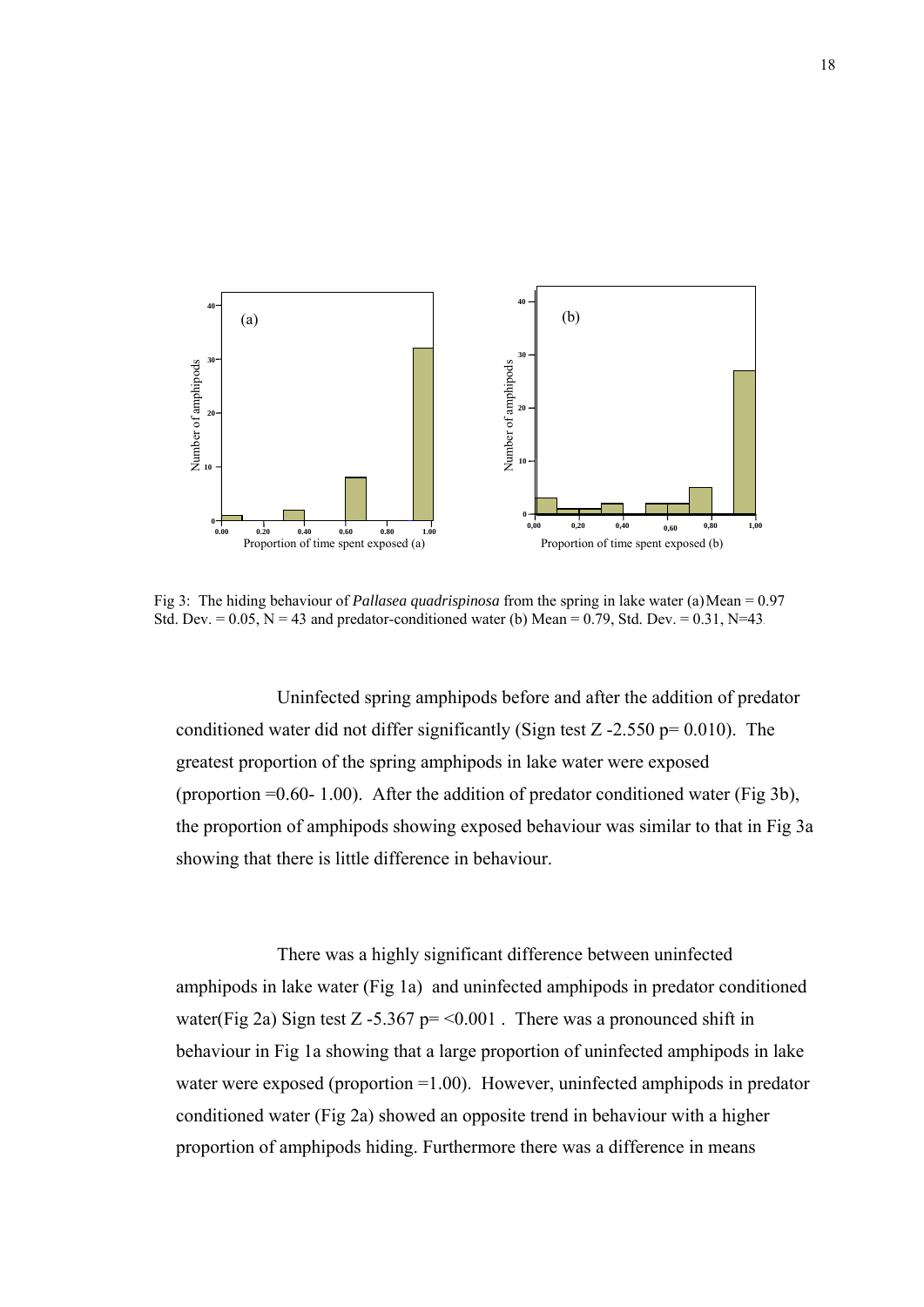between Figs 1a and 2a (0.78 and 0.39 respectively), which further illustrates the differences in behaviour.

There was also a highly significant difference between infected amphipods in lake water (Fig 1b) and infected amphipods in predator conditionewater (Fig 2b) Sign test Z-4.057 p=  $0.001$ . There was a clear tendency for infected amphipods in lake water to be exposed (defined as proportion  $= 1.00$ ). There were also few amphipods hiding, however in Fig 2b exposed behaviour was much less pronounced with similar proportions of amphipods hidden and exposed and the means differ which shows that there was some altered behaviour.

Spring amphipods in lake water (Fig 3a) differ significantly from uninfected amphipods in lake water (Fig 1a) Kolmogrov Smirnov Z 1.736 p =  $0.005$  It is evident that hiding behaviour is more prominent in uninfected lake amphipods than spring amphipods in lake water (as seen in Fig1a). Spring amphipods in predator conditioned water (Fig 3b) differed significantly from uninfected amphipods in predator conditioned water (Fig 2a) (Kolmogrov Smirnov Z 2.372 p= <0.001). It is clearly visible that uninfected amphipods in lake water after the addition of predator conditioned water (Fig 2a) hide more so than spring amphipods after the addition of predator conditioned water (Fig 3b).

#### **5. DISCUSSION**

The mean infection rate of amphipods from Lake Pääjärvi is rather high compared to other areas, for example only 0.6% infection in the Bothnian Bay (Valtonen, 1983 ). Not all the amphipods in Lake Pääjärvi were so heavily infected. Valtonen (1983) found that there was migration of spawning whitefish in the deeper waters of the Bothnian Bay. Interestingly, only spawning fish were parasitised by *Echinorhynchus salmonis* due to the fact that adult fish tended to predate upon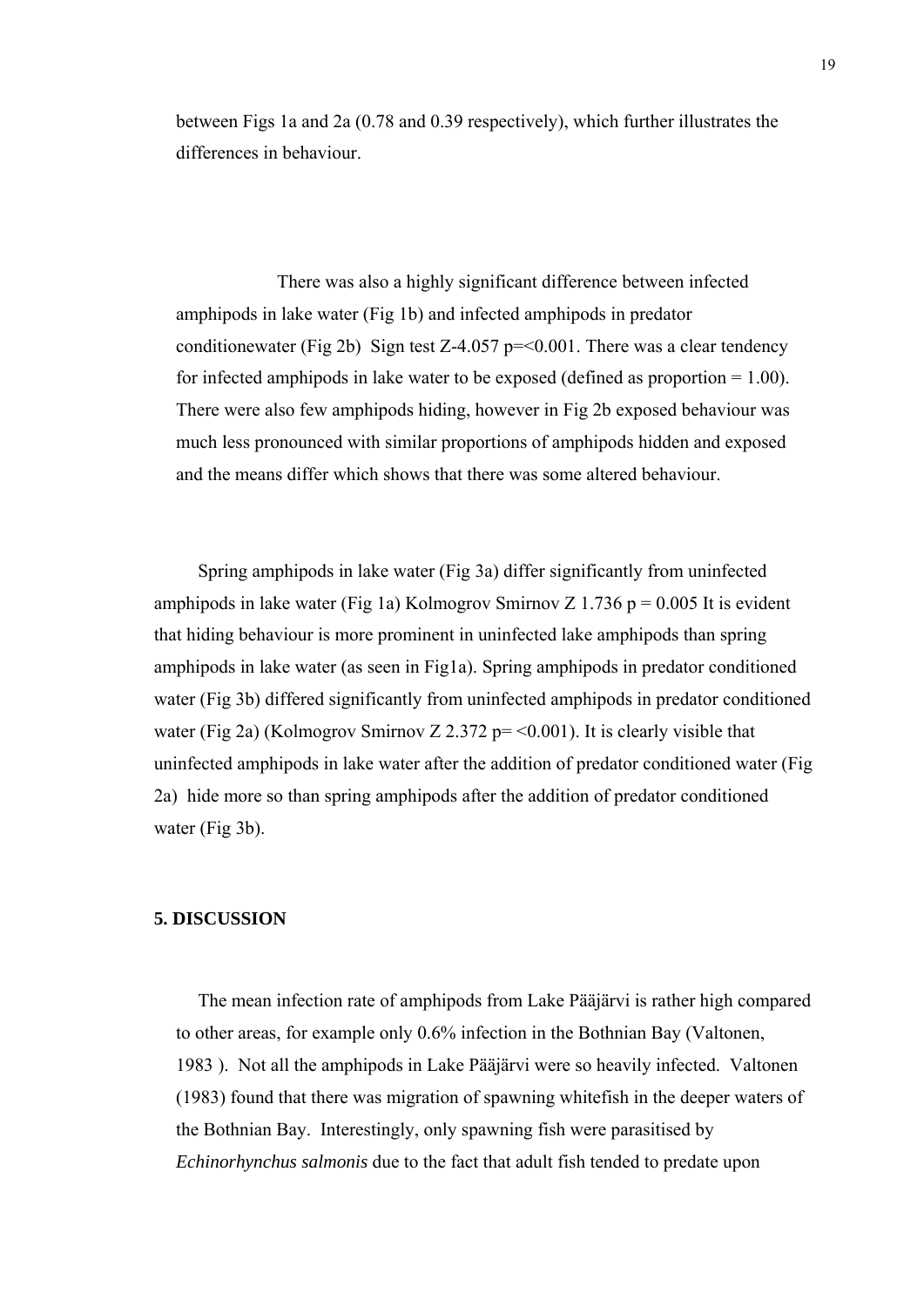amphipods. Whitefish are definitive hosts of the parasite *E. salmonis*. Under natural conditions, aggregation of intermediate hosts has also been found in molluscs infected with trematodes, in tubificids infected with cestodes and in isopods infected with acanthocephalan species. This may help explain the high infection rate of *Echinorhynchus borealis* in its intermediate host, *Pallasea quadrispinosa.* 

The similar behaviour of uninfected and infected lake amphipods in lake water is consistent with the hypothesis that neither uninfected or infected lake amphipods in lake water will not hide (i.e. be more exposed). Lake water lacks strong chemical signals from predators or conspecifics. The amphipods spend the greatest proportion of time exposed in the water column. This suggests that in the absence of predators, amphipods would swim in the water column, and personal observations have shown that the amphipods also spend a large proportion of their time on the bottom of the tank and on the stones supporting the shelter (see materials and methods section 2.4). This behaviour could correspond to what other authors have found, for example, studies by Maynard et al (1998) and MacNiel et al (2003). Maynard et al (1998) found that unparasitised individuals of *Gammarus pulex* spent more time in the substratum and in weeds, possibly corresponding to *Pallasea quadrispinosa* lying on the bottom of the experimental tanks where in its natural benthic habitat there would be plenty of shelter in the form of weeds and leaves. The behaviour of uninfected and infected amphipods was so similar because they do not respond to lake water as it is where they live naturally. Therefore it follows that their behaviour would not change.

There was no significant change in behaviour between uninfected and infected lake amphipods after the addition of predator conditioned water. This did not support the hypothesis that uninfected amphipods would hide more than infected amphipods. Uninfected lake amphipods in predator-conditioned water would tend to hide in the presence of burbot or roach and infected amphipods in predator conditioned water would not hide. It may be predicted that there is some form of behavioural change from the work of previous authors that the addition of predatorconditioned water induces amphipods to alter their behaviour (See Bethel and Holmes 1973, 1974, Lafferty and Morris 1996, Maynard et al. 2003 and Moore.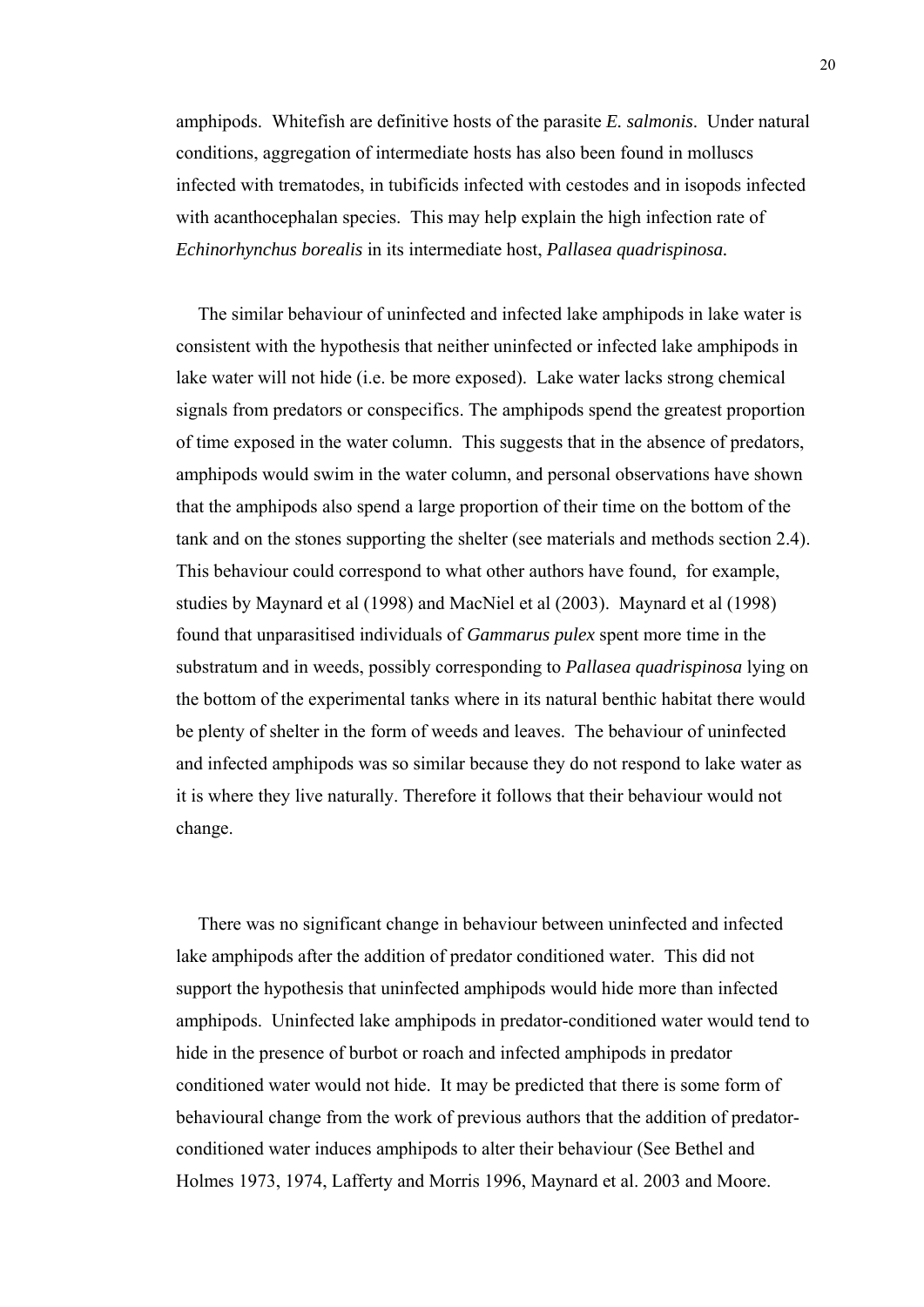2002). This behaviour is modified from hidden behaviour to exposed behaviour, as the prey is able to detect the presence of a definitive host or predator by the production of chemical stimuli or perhaps kairomones from the predator. Early authors suggested the presence of allomone like chemicals. Bethel and Holmes (1973) predicted that an allomone mediated system may be involved. Later authors suggested more sophisticated manipulation of hormones and neurochemicals (Lafferty and Morris - 1996). Helluy and Holmes (1990) were some of the first authors to describe a complex manipulation of hormones in Gammarids. They found that serotonin and octapamine altered the behaviour of *Gammarus lacustris.* When injected with serotonin, the amphipods were more likely to exhibit clinging behaviour similar to that of when *G.lacustris* is infected by the parasite *Polymorphus minutus.* However, when octapamine was injected into infected *G.lacustris,* the clinging behaviour ceased. Therefore, Helluy and Holmes (1990) concluded that in infected gammarids, a serotonergic or serotonin-like pathway is activated and acted in antagonism with octapamine pathways. Also for example, altered behaviour may be caused by interference with dopamine such as in the intermediate host *Hemigrapsus crenulatus,* a crab parasitised by the acanthocephalan, *Profilicollis antarcticus*. (Rojas and Ojeda – 2005).

The change in behaviour between uninfected lake amphipods after the addition of predator conditioned water meets with the hypothesis that uninfected lake amphipods would hide i.e. not be exposed. Uninfected amphipods are able to detect the scent of predators. The change in behaviour from lake amphipods in lake water compared to lake amphipods in predator conditioned water should change from the amphipods spending a larger proportion of time exposed in the water column or on the bottom of the tank whereas the addition of predator conditioned water induces the amphipods to spend a higher proportion of time hidden under the shelter. Also from personal observations it was evident that the amphipods spent more time under the shelters. Therefore it could be predicted that the presence of a predator would induce uninfected amphipods to avoid the predator and so would be less likely to succumb to predation or ingestion by a fish predator. *Pallasea quadrispinosa* inhabits the benthic area of lakes, living in the dark, so chemical stimuli may be a reliable strategy to avoid predators. Chivers (1998) suggested that chemical alarm systems are especially common in aquatic environments. Alarm signals are released when a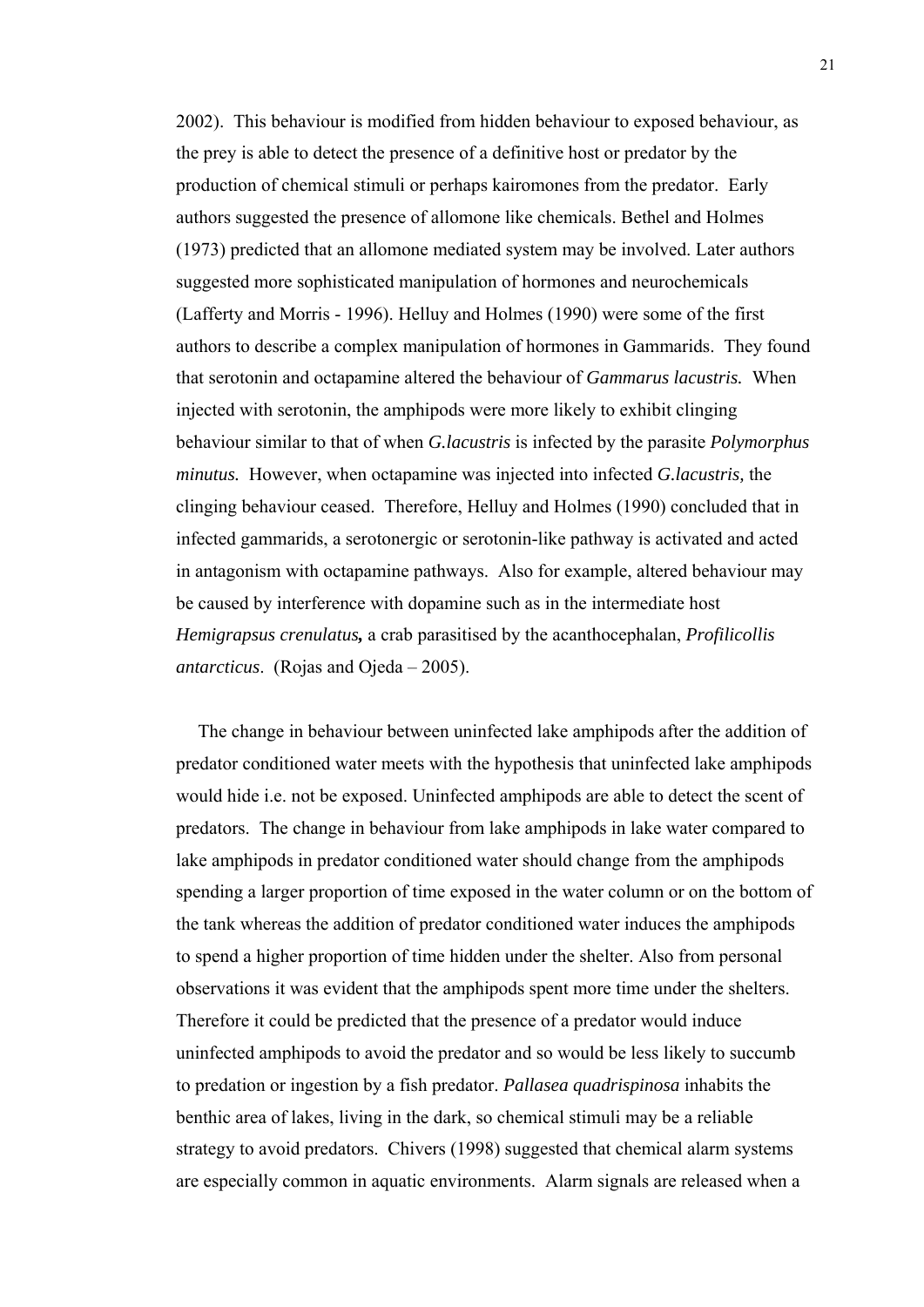predator captures its prey or the prey is threatened. Responses to damage release alarm signals have been reported in gastropods, sea urchins and amphibians. Chivers (1998) also found that cross species alarm signalling is thought to be due to the phylogenetic relationships between the two and their ability to detect bufotoxins in tadpoes and in ostoriophysan fish which contain the alarm pheromone hypoxanthine (3)- oxide. Also when damaged conspecifics are present amphipods such as *Gammarus lacustris* exhibited decreased activity and a tendency to seek refuge.

Burks and Lodge (2002) reviewed chemical cues in aquatic environments. They theorised that *Daphnia* respond to fish kaironomes but it is not known whether they can distinguish between different fish species. Behaviourally, *Daphnia* exhibit generalised responses to fish kaironomes but whether they are the same chemical or different is debatable. Chemists argue that it is possible there are many types of kaironomes but the structure of these are largely not studied or identified. Chemical alarm signals are important in aquatic systems but it is important to note that the substratum affects the ability to detect such chemical cues. For example, crayfish located food more quickly in streams with turbulent flow and cobble than sandy areas. When a predator cue was introduced, the crayfish tended to seek shelter and reduce foraging.

The difference in behaviour between infected amphipods in lake water and in predator conditioned water is consistent with the hypothesis that infected amphipods in lake water spend the largest proportion of time exposed compared to the addition of predator conditioned water. Also from personal observations it was apparent that when the predator conditioned water was added there was an increase in erratic behaviour with the amphipods that had been subjected to predator conditioned water spending more time in the upper surfaces of the tank and skimming across the surface of the water.

Such 'skimming' across the surface of the water has been recorded in other species of amphipods during some experiments. Bethel and Holmes (1973) studied the effect of altered behaviour of *Gammarus lacustris* infected with *Lateriporus spp.*  They found that infected amphipods were strongly photophilic and also exhibited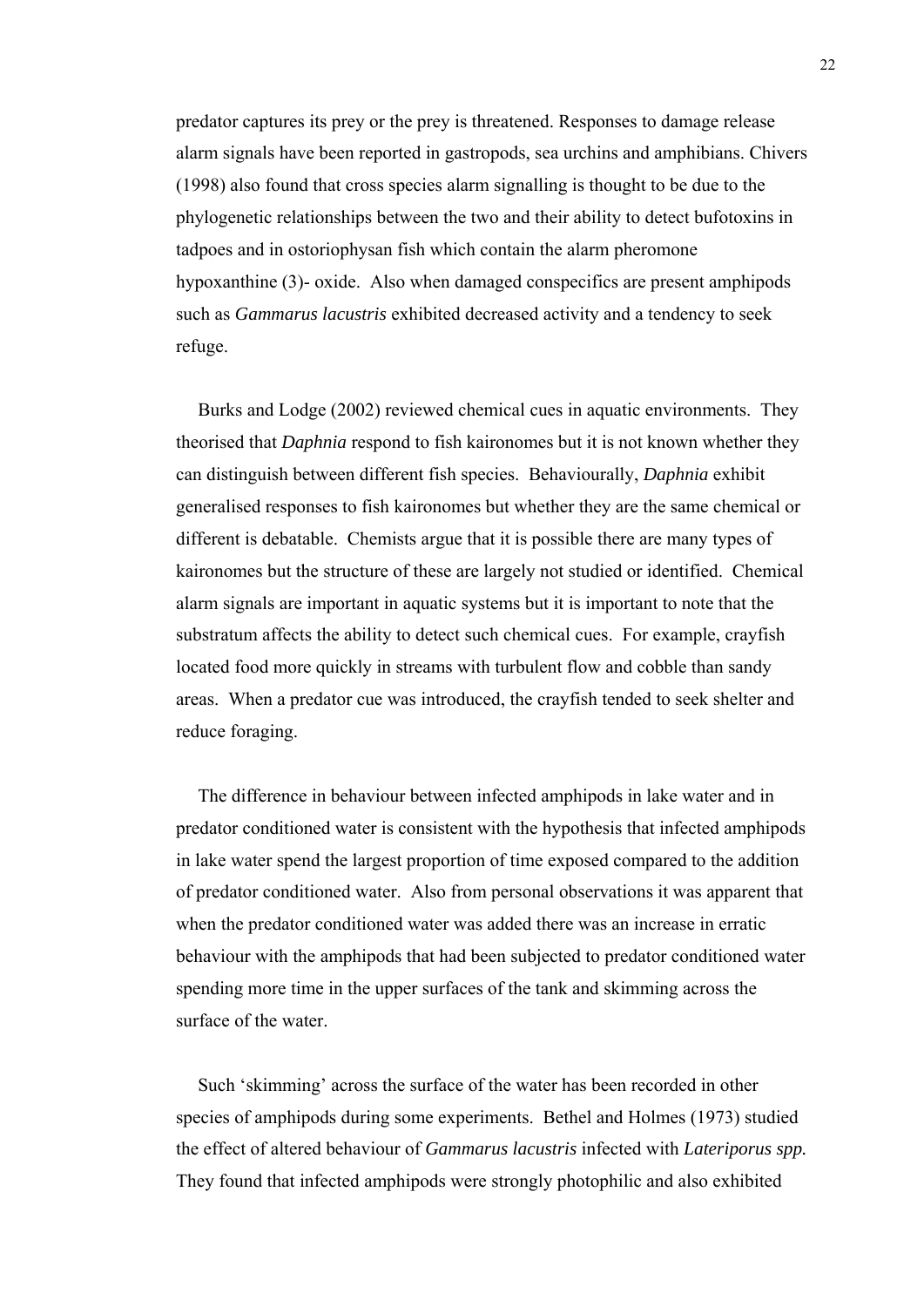clinging behaviour. These combined behaviours would all increase the chance of predation or transmission to the definitive host.

We may predict that the addition of predator conditioned water and the effect of infection by the parasite *E.borealis* induces the amphipods to alter their behaviour and therefore there is an increased chance of susceptibility to predation and ingestion to the definitive host. So parasites are indeed capable of altering the behaviour of the intermediate host to increase the chance of being passed to the definitive host to reproduce (Moore - 1984).

There was no change in the behaviour of uninfected spring amphipods in lake water and predator conditioned water. This is because the spring amphipods have long had no contact with predators and so are unable to distinguish the predatory scent. Therefore it could be predicted that if spring amphipods were subject to a predator, they would be more likely to be preyed upon than amphipods from the lake. The spring amphipods have evolved in geographical isolation and it could be that their ability to detect or respond to predatory cues has been lost.

The difference between spring amphipods in lake water and uninfected amphipods in lake water is consistent with the hypothesis. It is shown that spring amphipods spend a higher proportion of time exposed in the water column or on the bottom of the tank compared to uninfected lake amphipods. Personal observations showed that spring amphipods spent a larger portion of time exposed than uninfected lake amphipods in lake water. This illustrates that spring amphipods are less receptive to predatory stimulus than uninfected lake amphipods. Therefore we may predict that uninfected lake amphipods actively hide and avoid predators whereas spring amphipods do not exhibit a response to predation.

The difference between spring amphipods in predator water and uninfected lake amphipods in predator conditioned water is consistent with the hypothesis that although there is the presence of predator conditioned water, as with the spring amphipods after the addition of lake water, there is no response to predation. As the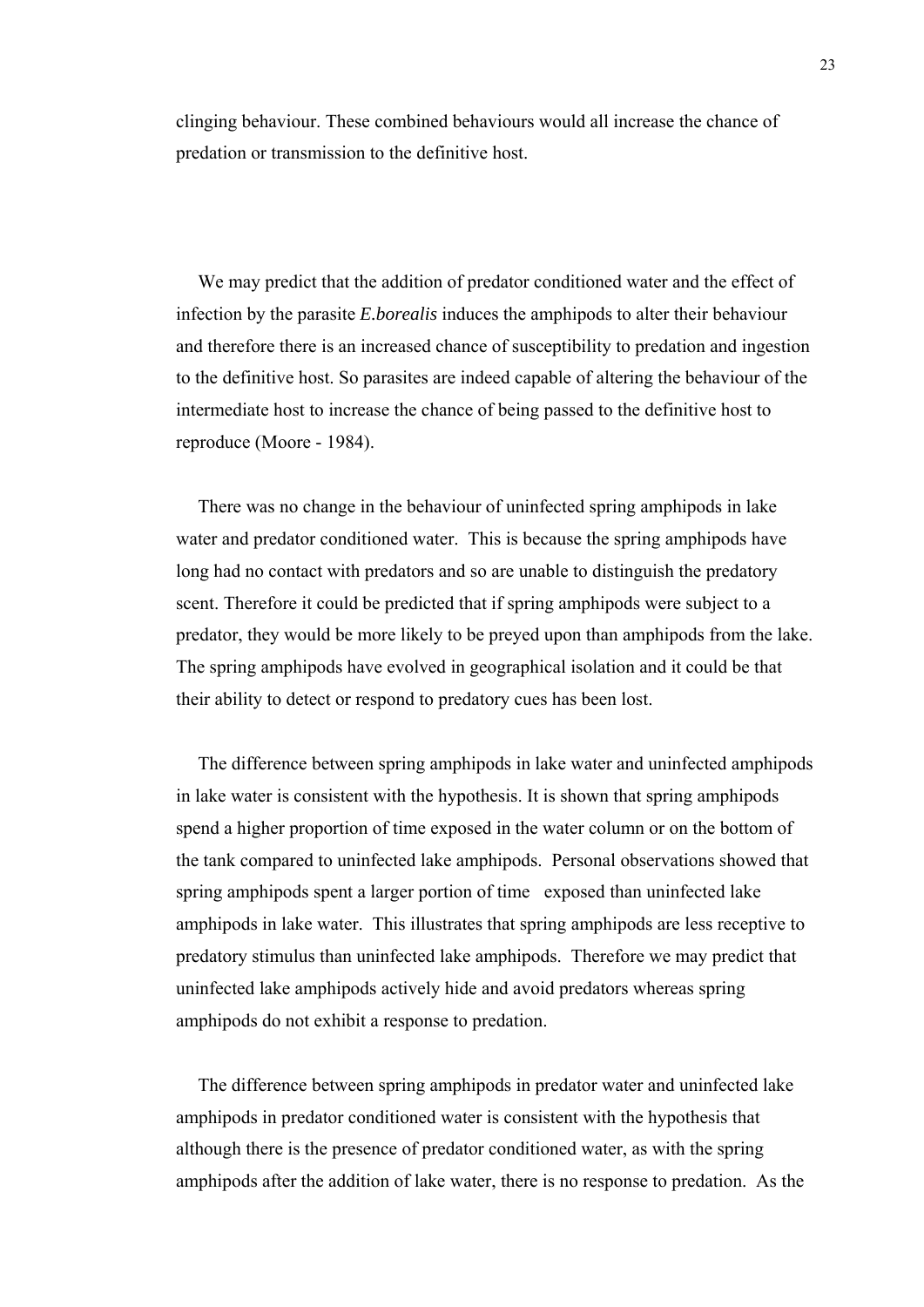spring amphipods have not been in contact with predators they do not react to the addition of predator conditioned water. They spend a higher proportion of time exposed compared to the uninfected lake amphipods.

Therefore, it may be predicted that the uninfected lake amphipods when exposed to predators are less susceptible to predation than the spring amphipods. Also spring amphipods are more likely to succumb to predation, as they are less able to respond or detect predators. Furthermore, many amphipods in spring systems have disappeared post glacially due to the introduction of fish species. This provides evidence that these spring amphipods would indeed suffer if a predator was introduced into this spring system (Ilpo Hakala pers. comm.). Further studies may yield more information regarding spring habitats and amphipod populations.

There are many methods that parasites employ to alter the behaviour of their hosts ranging from altered behaviour in response to light (Bethel and Holmes 1973) to changes in colour (Bakker et al 1997). My results have shown that predation by fish and parasitism by acanthocephalans has an impact on altered behaviour in the amphipod *Pallasea quadrispinosa.* Increased predation due to parasitism is an effective mechanism to ensure the transmission of a parasite to its definitive host.

#### **ACKNOWLEDGEMENTS**

I would like to thank my supervisors Daniel Benesh, Katja Pulkkinen and Tellervo Valtonen for their helpful and constructive comments. Roger Jones was a helpful reviewer. I thank Ilpo Hakala and Kalevi Salonen for their help in collection of animals and information about the spring study site. Finally I thank Martti Niskanen for translation of the finnish abstract.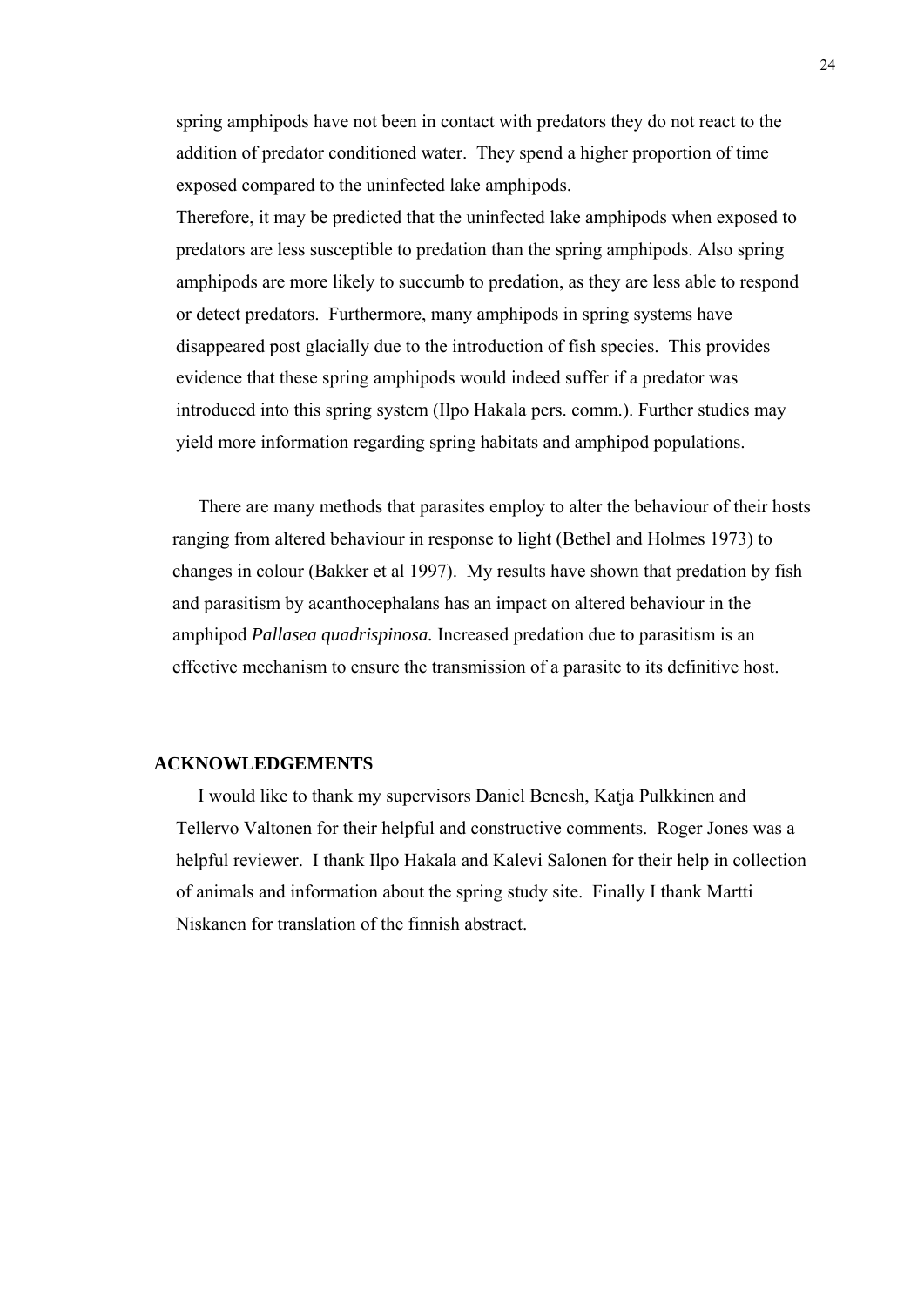#### **REFERENCES**

- Bagge A M, Poulin R Valtonen E T. 2004. Fish population size, and not density, as the determining factor of parasite infection: a case study. Parasitology 128: 305-313.
- Bakker et al. 1997. Parasite-induced changes in behavior and color make *Gammarus pulex* more prone to fish predation. Ecology 78 (5): 1098-1104.
- Bethel, W M and Holmes J C. 1973. Altered evasive behavior and responses to light in amphipods harboring acanthocephalan cystacanths. J. Parasitol. 59 (6): 945-956.
- Bethel, W M and Holmes J C. 1974. Correlation of development of altered evasive behaviour in *Gammarus lacustris* (Amphipoda) harboring cyctacanths of *Polymorphuus minutus* (Acanthocephala) with the infectivity to the definitive host. J. Parasitol. 60: (2) 272-274.
- Bethel, W M and Holmes J C. 1974. Increased vulnerability of amphipods owing to altered behaviour induced by larval acanthocephalans. Can. J. Zool 55: 110-115.
- Burns C. 2000. Crowding-induced changes in growth, reproduction and morphology of *Daphnia.* Freshwater.biol 43: 19-29.
- Helluy S and Holmes J C. 1990. Serotonin, octapamine and the clinging behaviour induced by the parasite *Polymorphus paradoxus* (Acanthocephala)in *Gammarus lacustris* (Crustacea)
- Ilmavirta I and Kotimaa A. 1974. Spatial and seasonal variations phytoplankton primary production and biomass in the oligotrophic lake Pääjärvi, Southern Finland. *Ann. Bot. Fenninci* 11: 112-120.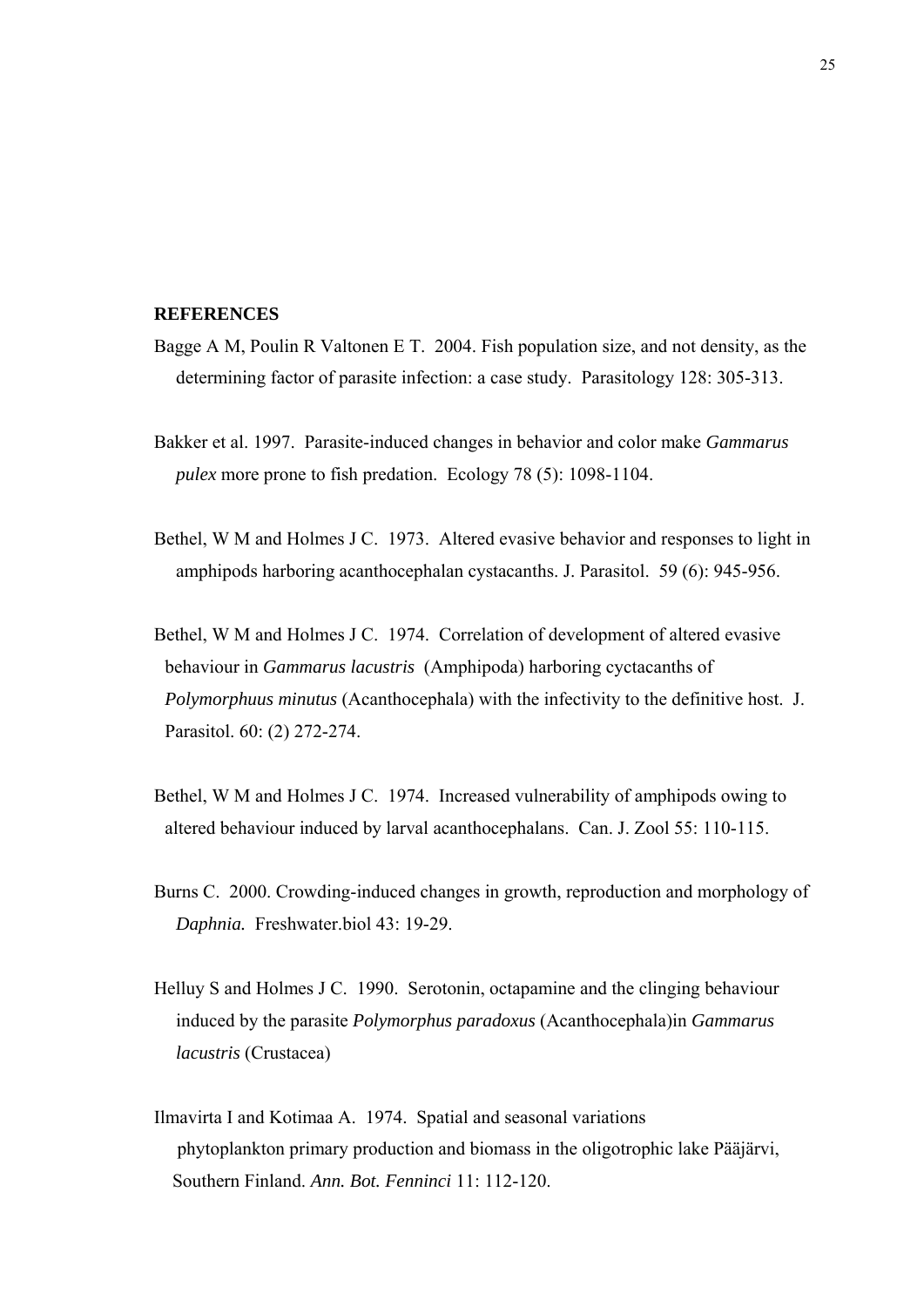- Lafferty D and Morris K. 1996. Altered Behavior of Parasitized Killifish Increases susceptibility to Predation by Bird Final Hosts. Ecology 77: (No. 5) pp. 1390-1397
- MacNiel et al. 2003. Parasite altered micro-distribution of *Gammarus pulex*  (Crustacea: Amphipoda). *Int. J. Parasitol.* 33: 57-64.
- Maynard et al 1998. Parasite-altered behavior in a crustacean intermeadiate host: Field and laboratory studies. J.parastiol 84 (6): 1102-1106.
- Milinski. 1990. Parasites and host-decision making In: Parasitism and Host Behaviour (Ed. CJ Barnard & JM Behnke). Taylor and Francis
- Moore J. 1983. Responses of an Avian Predator and Its Isopod Prey to an Acanthocephalan Parasite. Ecology, Vol. 64, No. 5 (Oct., 1983), pp. 1000-1015
- Moore J. 1984. Altered behavioural responses in intermeadiate hosts- An acanthocephalan parasite strategy. American Naturalist 123: 572-577.
- Moore J. 2002. Parasites and the behaviour of animals. Oxford Series in ecology and evolution. P10-35.
- Poulin R. Curtis, M A. and Rau M E. 1992. Effects of *Eubothrium salvelini* (Cestoda) on the behaviour of *Cyclops vernalis* (Copepoda) and its susceptibility to fish predators.
- Ruuhijärvi R. 1974. A general description of the oligotrophic lake Pääjärvi, southern Finland and the ecological study on it. *Ann. Bot. Fennici* 11: 95–104.
- Seppälä et al . 2004. Parasite induced changes in host behaviour and susceptibility to predation in an eyefluke-fish interaction. *Animal Behaviour*: 68: 257-263.